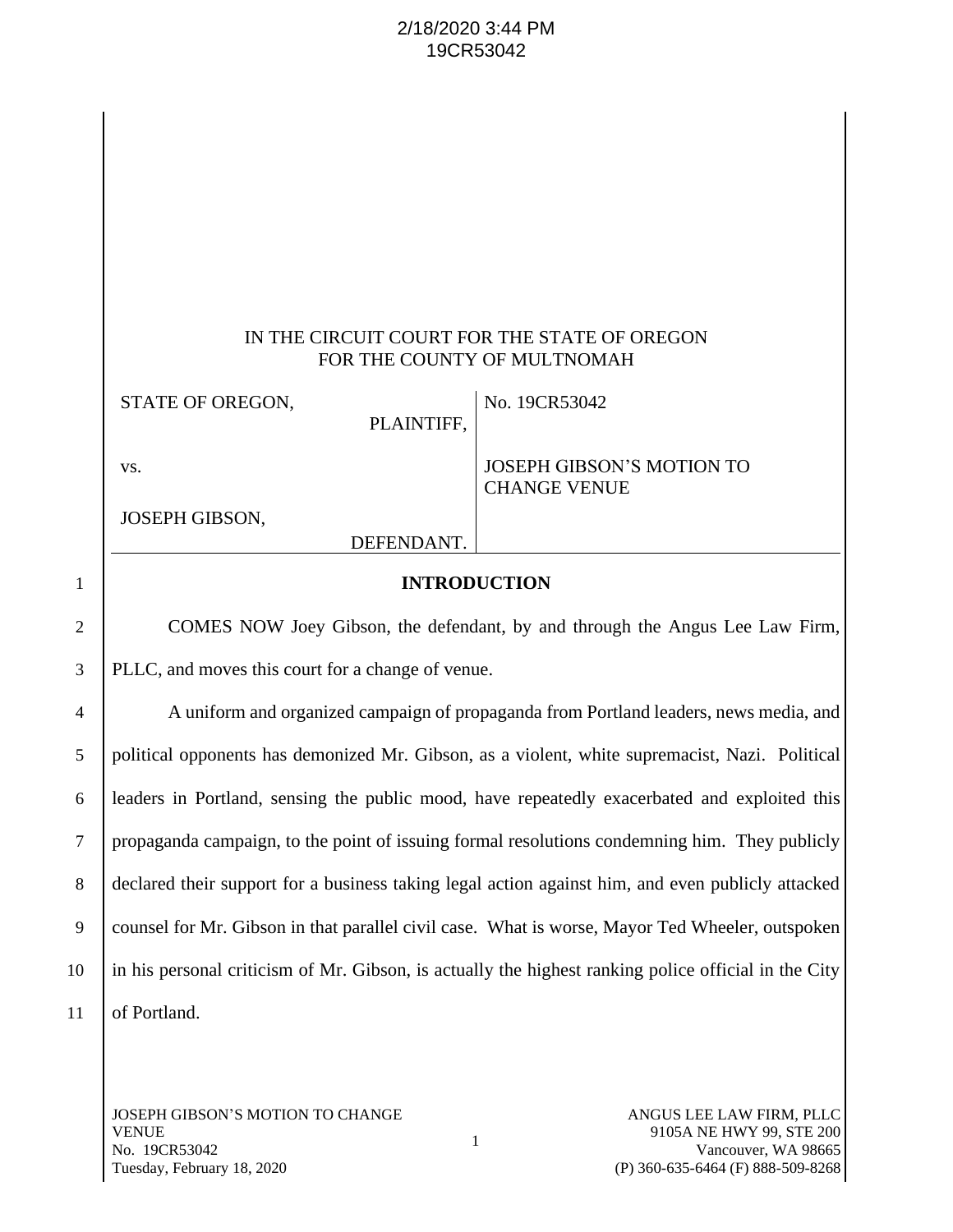Every leading Portland newspaper reported not just the filing of that lawsuit, but there were 2 also further stories concerning the amendment of plaintiffs' complaint, and the engagement of counsel for Mr. Gibson in that case.

 If ever there was a case where a change of venue was appropriate, this is it. It is hard to imagine the volume and vitriol of pretrial publicity, and community contempt, needed to justify a  $6 \mid$  change of venue if what is found here does not suffice.

### **LAW**

#### *A. Change of Venue*

 A defendant is entitled to a change of venue if the circumstances in the county where he or she has been charged are such that a fair trial cannot be obtained. 1 Crim Law 7-29 (OSB Legal Pubs 2013) (citing U.S. Const., Amend. VI, XIV § 1; Or. Const. Art I, § 11; ORS 131.355).

 Under ORS 131.355, a trial court, upon motion of the defendant, "shall" order the place of trial to be changed to another county if the court is satisfied that there exists in the county where the action is commenced so great a prejudice against the defendant that the defendant cannot obtain 15 a fair and impartial trial.

 In addition, Article I, section 11, of the Oregon Constitution, and the Sixth Amendment to the United States Constitution, made applicable to the states through the Fourteenth Amendment, *Duncan v. Louisiana*, 391 U.S. 145, 88 S. Ct. 1444 (1968), secures to criminal defendants the right to trial by an impartial jury--"a basic requirement of due process." *In re Murchison*, 349 U.S. 133, 136, 75 S. Ct. 623, 625 (1955).

 A presumption of prejudice arises in cases of extreme negative publicity. *Skilling v. United States*, 561 U.S. 358, 381, 130 S. Ct. 2896, 2915 (2010). This is an extreme case and prejudice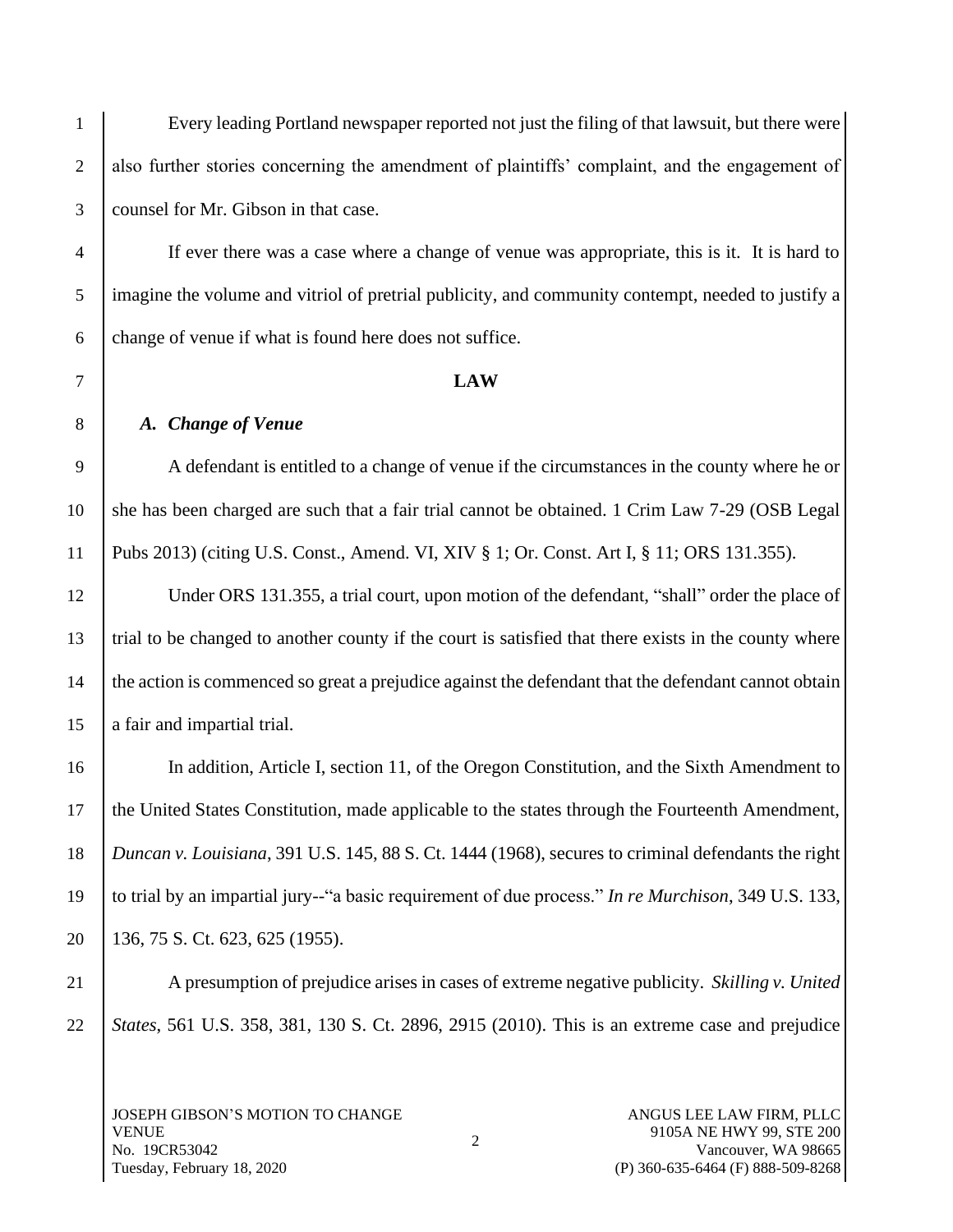should be presumed. In this case masked Antifa are outside of the courthouse to intimidate and harass the accused and counsel before and after hearings. It is hard to recall such an extreme case 3 of public prejudice.

 It has long been the law of Oregon that the statutory rights of change of venue "should receive a broad and liberal, rather than a technical and strict, construction, and the courts ought not 6 to be too astute, in discovering some refined and subtle distinction to avoid their operation..." *Straub v. State*, 121 Ore. 451, 456-457 (1927). Decades later, the Oregon Supreme Court would issue a writ of mandamus confirming the right to a change of venue even in misdemeanor cases, again confirming the liberal treatment to be given to such motions. *State ex rel. Ricco v. Biggs*, 198 Ore. 413, 426 (1953) ("In the light of the actual prejudice alleged, if it in truth exists, a trial in 11 | that county would indeed be a mockery").

 The right to change venue, and particularly the right for defendants subjected to massive blasts of adverse publicity, is also grounded in numerous U.S. Supreme Court cases finding a want of due process where a change of venue was denied. *E.g., Rideau v. Louisiana*, 373 U.S. 723, 83 S Ct 1417, 10 L Ed 2d 663 (1963) (the Supreme Court reversed the defendant's conviction, concluding that the trial court's denial of the defendant's motion to change venue in light of pretrial publicity violated due process); *Irvin v. Dowd*, 366 U.S. 717, 81 S Ct 1639, 6 L Ed 2d 751 (1961) 18 (due process of law denied when change granted, but only to adjoining county, and second motion for change of venue was denied).

 Reported cases do not reveal one quite like this, albeit perhaps its inverse: a defendant accused of theft of livestock had his trial transferred from Malheur County to Multnomah County, for example. *State v. Jenkins*, 29 Or. App. 751, 754 (1977). Here, the degree of community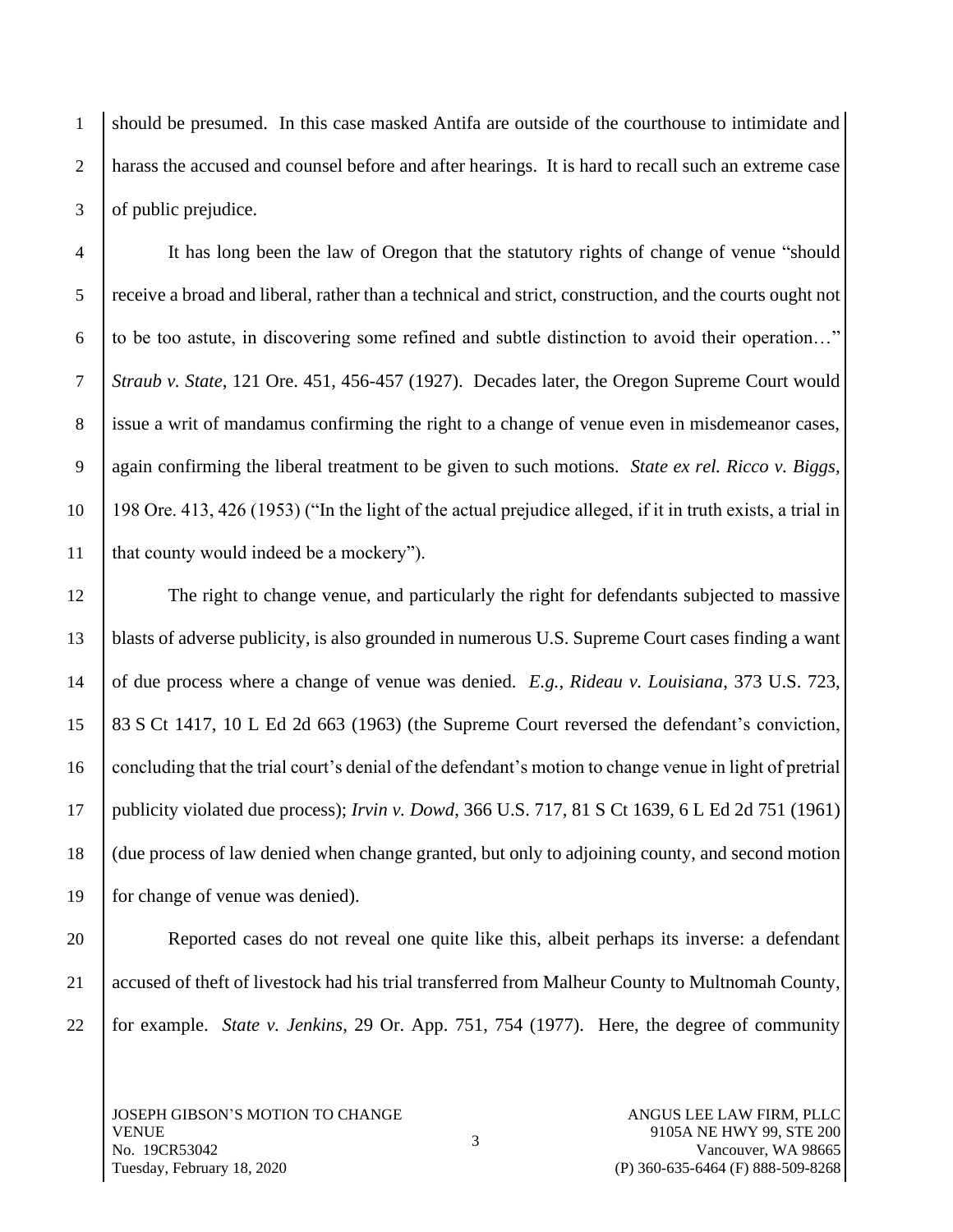| $\mathbf{1}$                     | hostility is extraordinary and extreme, to the point where Mr. Gibson cannot appear in public in                                                                                                                                                                                                                                                                                                                                                                                          |
|----------------------------------|-------------------------------------------------------------------------------------------------------------------------------------------------------------------------------------------------------------------------------------------------------------------------------------------------------------------------------------------------------------------------------------------------------------------------------------------------------------------------------------------|
| $\mathbf{2}$                     | Multnomah County without encountering masked residents who spit upon him and physically                                                                                                                                                                                                                                                                                                                                                                                                   |
| $\mathfrak{Z}$                   | attack him. When Mr. Gibson's arraignment was held in this matter, masked protesters verbally                                                                                                                                                                                                                                                                                                                                                                                             |
| $\overline{4}$                   | berated him and counsel as they left the building.                                                                                                                                                                                                                                                                                                                                                                                                                                        |
| $\mathfrak{S}$                   | Very recently two individuals were arrested in Portland for assaulting a man simply                                                                                                                                                                                                                                                                                                                                                                                                       |
| 6                                | because he was wearing a 'MAGA' hat. <sup>1</sup>                                                                                                                                                                                                                                                                                                                                                                                                                                         |
| $\overline{7}$                   | "The violation of the spirit of the law is as pernicious in its consequences as the violation                                                                                                                                                                                                                                                                                                                                                                                             |
| $\,8\,$                          | of its letter. The right of the accused in a criminal case to a trial by jury would be of little advantage                                                                                                                                                                                                                                                                                                                                                                                |
| 9                                | if the jury had to come from a community biased and prejudiced against him by influences which                                                                                                                                                                                                                                                                                                                                                                                            |
| 10                               | he was unable to countervail." Biggs, 198 Ore. at 429.                                                                                                                                                                                                                                                                                                                                                                                                                                    |
| 11                               | "The constitution provides that 'in all criminal prosecutions' the accused shall have 'a fair                                                                                                                                                                                                                                                                                                                                                                                             |
| 12                               | and impartial trial'. It makes no exceptions." <i>Id.</i> , at 430. This issue is particularly pronounced                                                                                                                                                                                                                                                                                                                                                                                 |
| 13                               | where protected political speech, opposite of the majority view of Multnomah County residents                                                                                                                                                                                                                                                                                                                                                                                             |
| 14                               | and elected officials, is central to the case.                                                                                                                                                                                                                                                                                                                                                                                                                                            |
| 15<br>16<br>17<br>18<br>19<br>20 | [i]n a case such as this, a [Multnomah County] jury is 'unlikely to be neutral with<br>respect to the content of [the] speech," posing "a real danger of becoming an<br>instrument for the suppression of "vehement, caustic, and sometimes<br>unpleasan[t]" 'expression. Such a risk is unacceptable; 'in public debate [we] must<br>tolerate insulting, and even outrageous, speech in order to provide adequate<br>"breathing space" to the freedoms protected by the First Amendment. |
| 21                               | Snyder v. Phelps, 562 U.S. 443, 458, 131 S. Ct. 1207, 1219 (2011) (internal cites and quotations                                                                                                                                                                                                                                                                                                                                                                                          |
| 22                               | omitted).                                                                                                                                                                                                                                                                                                                                                                                                                                                                                 |
| 23                               | $^{\prime\prime\prime}$                                                                                                                                                                                                                                                                                                                                                                                                                                                                   |
|                                  |                                                                                                                                                                                                                                                                                                                                                                                                                                                                                           |

 Available at: [https://www.kptv.com/news/man-says-he-was-assaulted-outside-portland-bar-for](https://www.kptv.com/news/man-says-he-was-assaulted-outside-portland-bar-for-wearing/article_2ed3c054-c795-11e9-956e-1f42272a49fe.html)[wearing/article\\_2ed3c054-c795-11e9-956e-1f42272a49fe.html](https://www.kptv.com/news/man-says-he-was-assaulted-outside-portland-bar-for-wearing/article_2ed3c054-c795-11e9-956e-1f42272a49fe.html)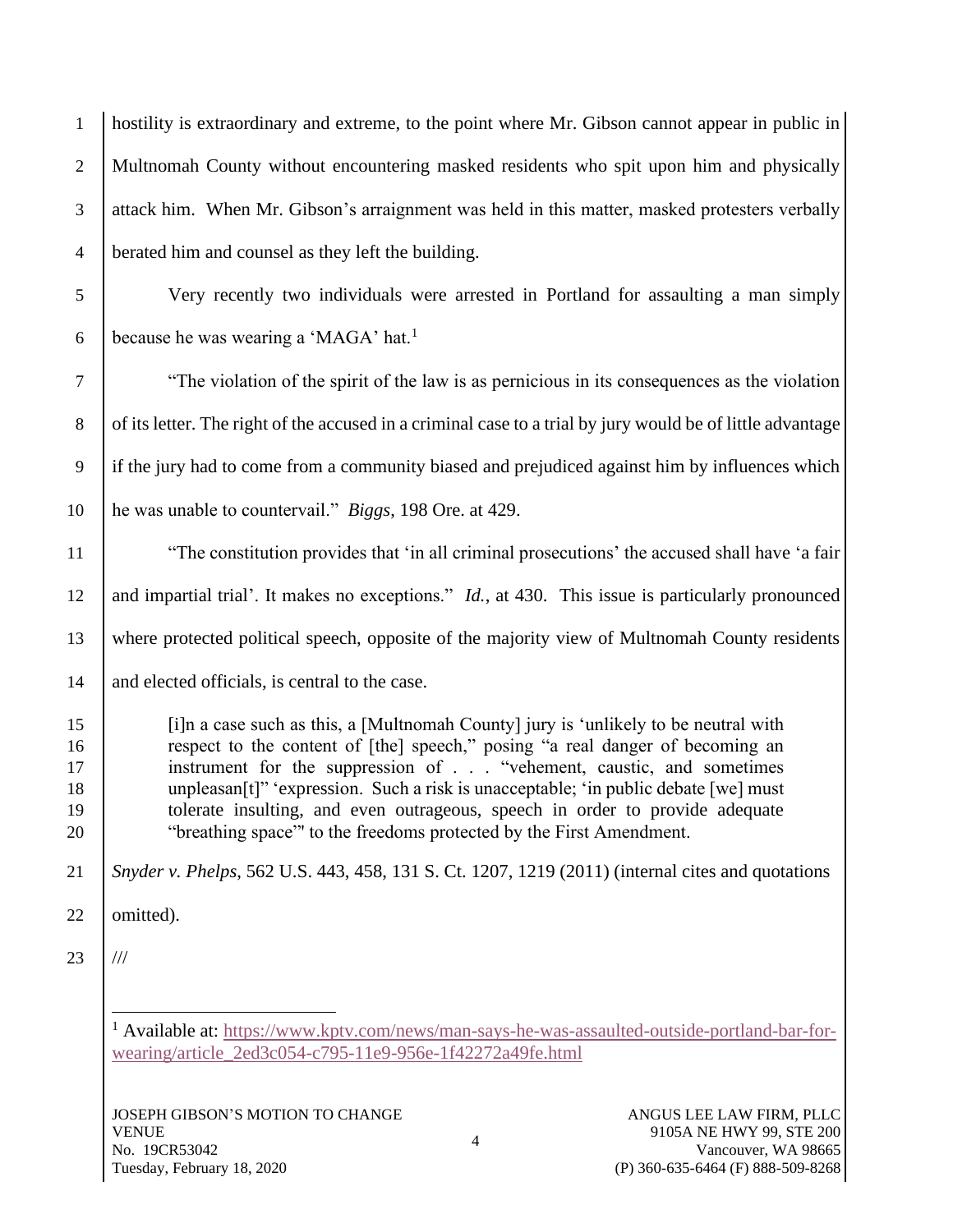# 1 *B. Evidence of facts and judicial notice.*

2 A trial court may take judicial notice of an adjudicative fact relevant to venue under rule OEC 201(b), which allows a court to take notice of a fact that is not subject to reasonable dispute in that it is either: (1) generally known within the territorial jurisdiction of the trial court; or (2) capable of accurate and ready determination by resort to sources whose accuracy cannot reasonably be questioned. ORS 40.065. A trial court must take judicial notice of an indisputable fact if requested by a party and supplied with the necessary information. OEC 201(d); ORS 40.070.

8 Mr. Gibson requests this court to take judicial notice of media and social media 9 publications and postings identified, described, and hyperlinked below. *See also* supporting 10 declaration of James L. Buchal and attached true copies of the materials cited below.

#### 11 **FACTS**

12 1. The two highest ranking public officials for Multnomah County have both publicly weighed 13 in in support of Cider Riot. For example, Congressman Earl Blumenauer has publicly stated 14 on his Twitter account that he "stands with" plaintiff Cider Riot, for their stand "against hate," 15 referring to Mr. Gibson and the other defendants; a true copy of this Tweet is reproduced  $below<sup>2</sup>$ 



17

16

<sup>2</sup> Available at:<https://twitter.com/repblumenauer/status/1125615184934924288>

9:15 PM - 6 May 2019

JOSEPH GIBSON'S MOTION TO CHANGE VENUE No. 19CR53042 Tuesday, February 18, 2020

ANGUS LEE LAW FIRM, PLLC 9105A NE HWY 99, STE 200 Vancouver, WA 98665 (P) 360-635-6464 (F) 888-509-8268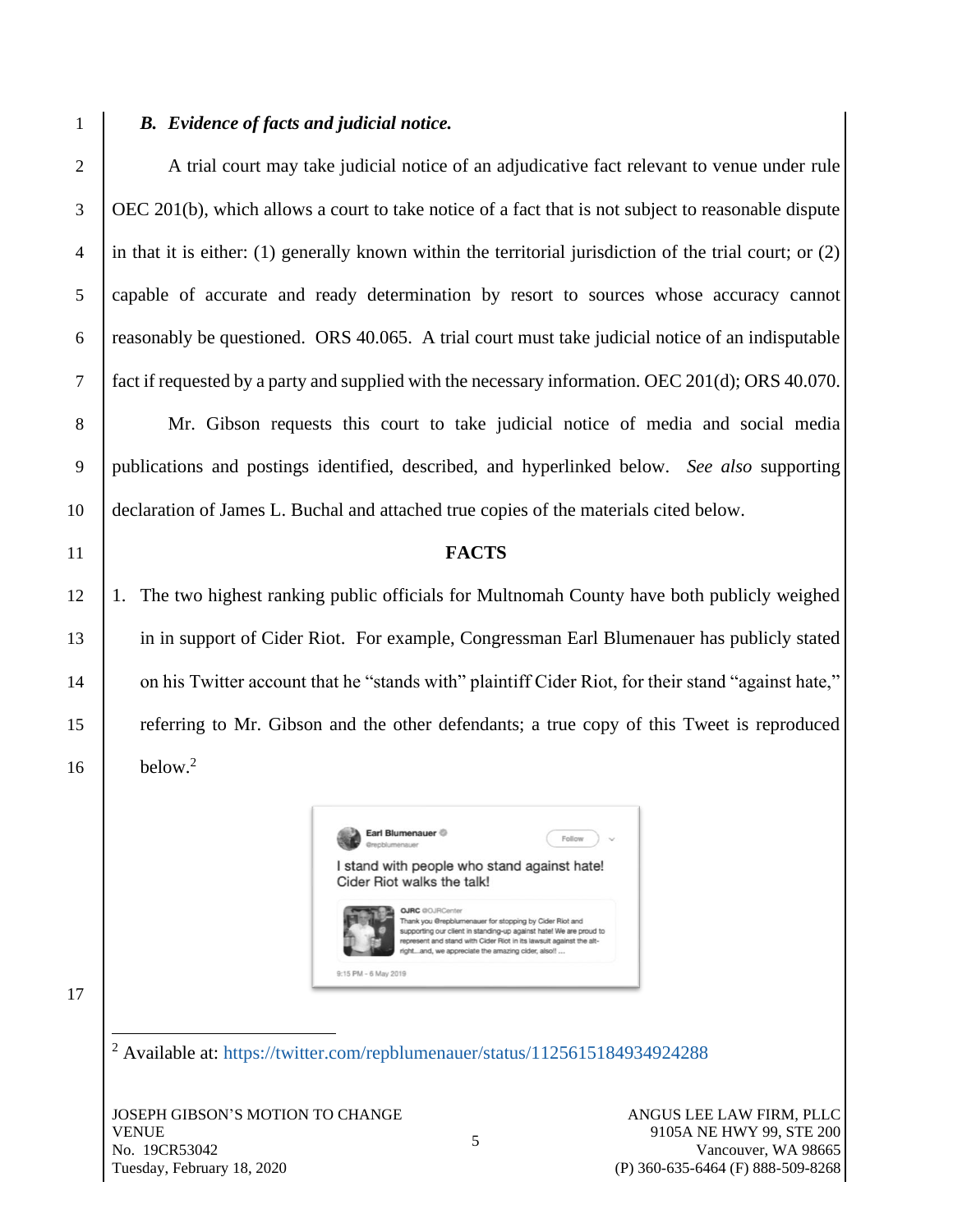- 1 2. Congressman Blumenauer's tweet was retweeting of a post refereeing to Mr. Gibson as "alt-
- right."<sup>3</sup>  $\mathcal{D}_{\mathcal{L}}$

3



4 3. The Mayor of Portland, at a press conference on July 8, 2019, attacked Mr. Gibson and his

5 civil attorney directly:

6 … I think it showed some odd judgement on the part of Mr. Buchal to step forward 7 and support somebody who comes to our community from Washington state. He's 8 publicly stated in the past that he comes here with others who are often committed 9 publicly to committing acts of violence. My understanding is that, at one point, 10 Mr. Gibson, said that he came to Portland because he believed he could get people 11 on the Left to agitate against our local police officers. And he also did it in the 12 context of a political campaign, a failed political campaign for the United States 13 Senate. And I have to ask myself, what kind of person does that? The men and 14 women that I know in the Portland Police Bureau, they give their all for this 15 community and to think there's somebody who comes from a different state to our

<sup>3</sup> Available at:<https://twitter.com/OJRCenter/status/1125573191114510336>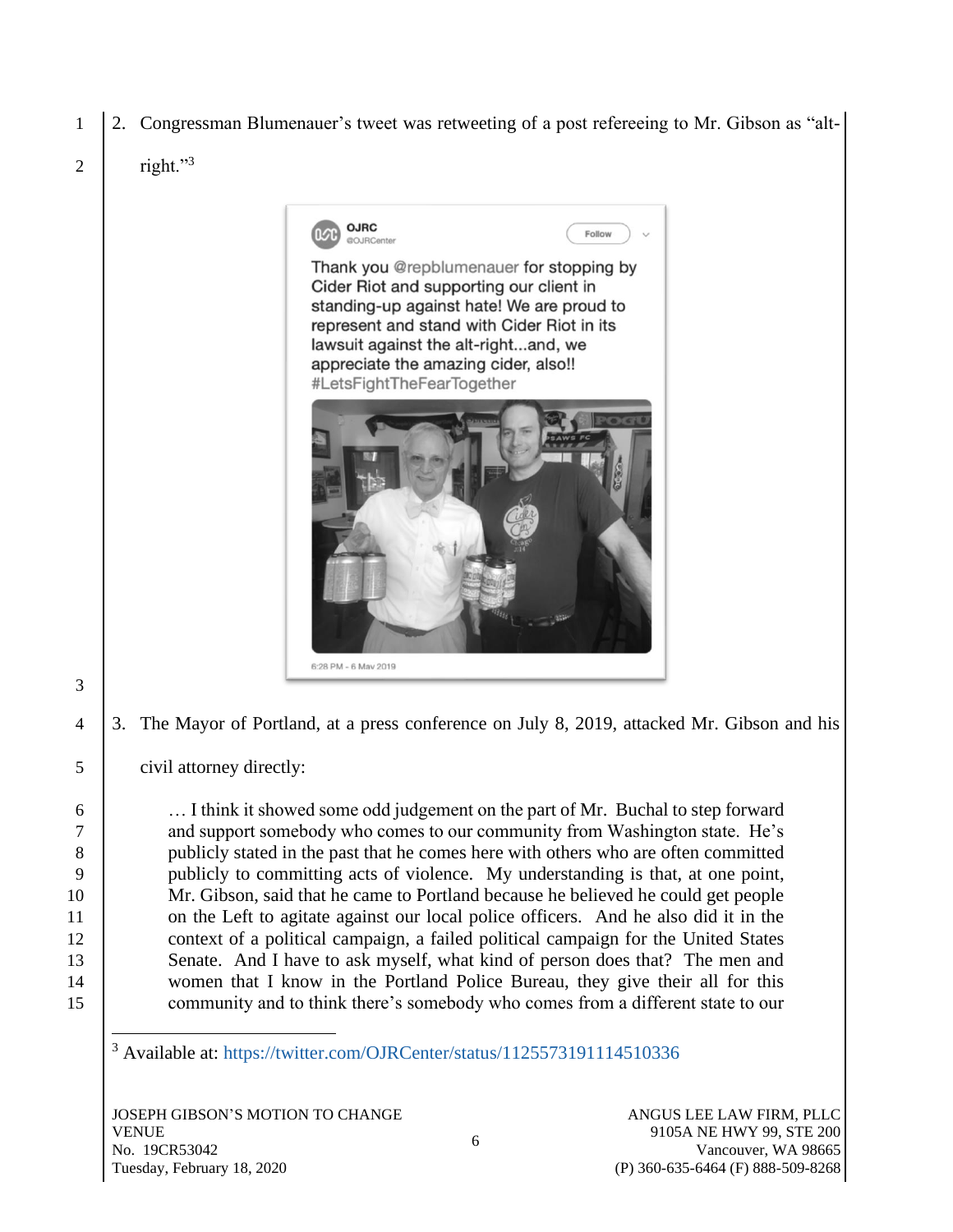| 1<br>$\overline{2}$<br>3<br>$\overline{4}$ | community to put the men and women of our police bureau in potential harm's way<br>for his own political gain and publicity? That's beyond cynical. And so why Mr.<br>Buchal could think that's worthy of protection and why he would put the GOP seal<br>on it is frankly beyond me. <sup>4</sup>                  |  |  |
|--------------------------------------------|---------------------------------------------------------------------------------------------------------------------------------------------------------------------------------------------------------------------------------------------------------------------------------------------------------------------|--|--|
| 5                                          | 4. The entire press conference was an effort by the Mayor to reframe all issues involving violence                                                                                                                                                                                                                  |  |  |
| 6                                          | at demonstration as the fault of outsiders coming into the City, which is publicly understood                                                                                                                                                                                                                       |  |  |
| 7                                          | to refer to Mr. Gibson and the events he has promoted within the City. He also accused Mr.                                                                                                                                                                                                                          |  |  |
| 8                                          | Gibson, in substance, of "co-opting" the right of free speech, and "hiding behind" the First                                                                                                                                                                                                                        |  |  |
| 9                                          | Amendment, saying that a small group of individuals "come here to Portland [not] to engage                                                                                                                                                                                                                          |  |  |
| 10                                         | in demonstrations in favor of or in opposition to particular values, but they come here instead                                                                                                                                                                                                                     |  |  |
| 11                                         | with the intent to commit acts of violence". <sup>5</sup>                                                                                                                                                                                                                                                           |  |  |
| 12                                         | 5. The press conference, and the Mayor's remarks stating that Mr. Gibson's intention in coming                                                                                                                                                                                                                      |  |  |
| 13                                         | to Portland was to incite violence, was widely reported. <sup>6 &amp; 7</sup>                                                                                                                                                                                                                                       |  |  |
| 14                                         | Willamette Week ran an article headlined "Joey Gibson's Strategy Now Is Just Baiting Antifa<br>6.                                                                                                                                                                                                                   |  |  |
| 15                                         | to Fight With Cops." <sup>8</sup>                                                                                                                                                                                                                                                                                   |  |  |
|                                            |                                                                                                                                                                                                                                                                                                                     |  |  |
|                                            | 4<br>The quoted material is taken from a video of the Mayor's press conference posted at<br>https://www.kgw.com/article/news/politics/mayor-wheeler-on-violent-portland-protests-this-is-<br>not-the-world-i-want-to-live-in/283-35de6e8d-ffcb-47bb-acfe-77847f3e9e23<br>$5 Ibid.$ (at approximately 1:10 to 1:15). |  |  |
|                                            | $\mathfrak{g}$<br>E.g., https://www.kgw.com/article/news/politics/mayor-wheeler-on-violent-portland-protests-                                                                                                                                                                                                       |  |  |
|                                            | this-is-not-the-world-i-want-to-live-in/283-35de6e8d-ffcb-47bb-acfe-77847f3e9e23.                                                                                                                                                                                                                                   |  |  |
|                                            | <sup>7</sup> A. Zielinsky, <i>Portland Mercury</i> , "New Legal Claims and Defendants Added to Patriot Prayer<br>Lawsuit,"<br>2019<br>(available)<br>May<br>7,<br>at<br>https://www.portlandmercury.com/blogtown/2019/05/07/26441628/new-charges-and-                                                               |  |  |

[defendants-added-to-patriot-prayer-lawsuit\)](https://www.portlandmercury.com/blogtown/2019/05/07/26441628/new-charges-and-defendants-added-to-patriot-prayer-lawsuit).

<sup>8</sup> Quoted in K. Shepard, *Willamette Week*, "Joey Gibson's Strategy Now Is Just Baiting Antifa to Fight With Cops," Sept. 15, 2017 (available at [https://www.wweek.com/news/2017/09/15/joey](https://www.wweek.com/news/2017/09/15/joey-gibsons-strategy-now-is-just-baiting-antifa-to-fight-with-cops/)[gibsons-strategy-now-is-just-baiting-antifa-to-fight-with-cops/\)](https://www.wweek.com/news/2017/09/15/joey-gibsons-strategy-now-is-just-baiting-antifa-to-fight-with-cops/).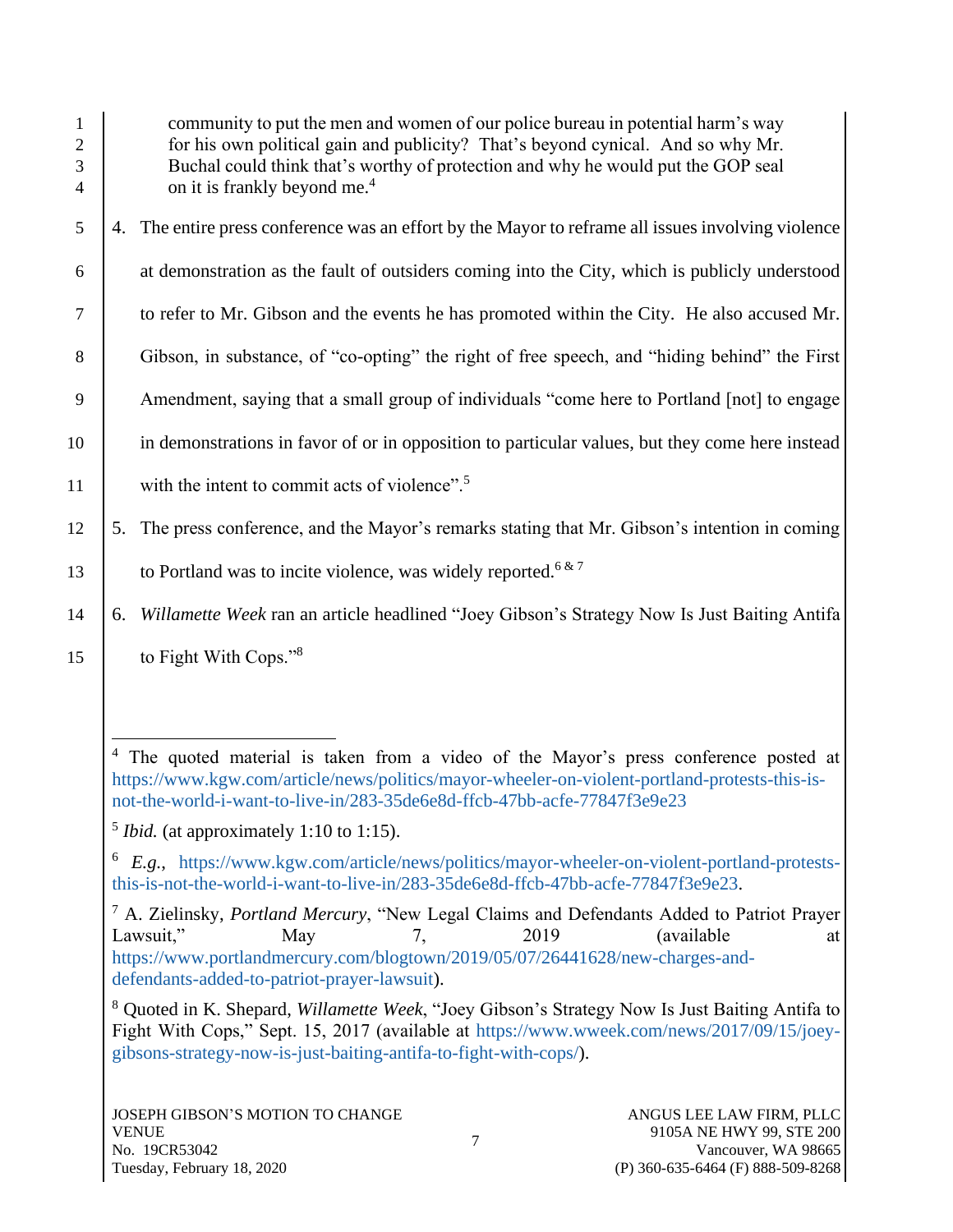1 7. Portland media has extensively publicized the civil lawsuit associated with the event in 2 question in this case, parroting the false and libelous claims of plaintiffs' attorneys such as 3 | "Portlanders have been terrorized by Joey Gibson".<sup>9</sup>

 8. The support of Portland media for Cider Riot in the parallel civil case may be further gauged by the fact that Cider Riot conducted a lengthy press conference announcing the suit with multiple media organizations in attendance in order to uncritically rebroadcast plaintiffs' claims. Oregon Public Broadcasting chimed in with headlines comparing this lawsuit to efforts 8 | to fight the Ku Klux Klan and one-sided reporting labeling Mr. Gibson as a "fascist bully".<sup>10</sup>

<sup>9</sup> *E.g*., A. Zielinsky, *Portland Mercury*, "Cider Riot is Suing Patriot Prayer and Joey Gibson for May Day Violence," May 3, 2019 (available at [https://www.portlandmercury.com/blogtown/2019/05/03/26423657/cider-riot-is-suing-patriot](https://www.portlandmercury.com/blogtown/2019/05/03/26423657/cider-riot-is-suing-patriot-prayer-and-joey-gibson-for-may-day-violence)[prayer-and-joey-gibson-for-may-day-violence\)](https://www.portlandmercury.com/blogtown/2019/05/03/26423657/cider-riot-is-suing-patriot-prayer-and-joey-gibson-for-may-day-violence); J. Ramakrishnan, *The Oregonian*, "Owner of Cider Riot sues Patriot Prayer, Joey Gibson for \$1 million after May Day clash outside Portland bar," May 3, 2019 ("Portland residents had been 'terrorized' by Gibson and his associates for too long") (available at [https://www.oregonlive.com/crime/2019/05/owner-of-cider-riot-sues-joey](https://www.oregonlive.com/crime/2019/05/owner-of-cider-riot-sues-joey-gibson-after-may-1-clash-outside-portland-bar.html)[gibson-after-may-1-clash-outside-portland-bar.html\)](https://www.oregonlive.com/crime/2019/05/owner-of-cider-riot-sues-joey-gibson-after-may-1-clash-outside-portland-bar.html); *The Oregonian*, "4 new defendants named in \$1 million lawsuit filed against Joey Gibson after May Day clash," May 7, 2019 (accusing Mr. Gibson of "causing mayhem and physical injury") (available at [https://www.oregonlive.com/portland/2019/05/more-info-expected-about-1-million-lawsuit](https://www.oregonlive.com/portland/2019/05/more-info-expected-about-1-million-lawsuit-filed-against-joey-gibson-after-may-day-clash.html)[filed-against-joey-gibson-after-may-day-clash.html\)](https://www.oregonlive.com/portland/2019/05/more-info-expected-about-1-million-lawsuit-filed-against-joey-gibson-after-may-day-clash.html); Z. Sparlin, *Portland Tribune*, "Cider Riot, Patriot Prayer prepare for \$1 million lawsuit," May 13, 2019 (calling Mr. Gibson a "thug") (available at [https://pamplinmedia.com/pt/9-news/428167-334962-cider-riot-patriot-prayer](https://pamplinmedia.com/pt/9-news/428167-334962-cider-riot-patriot-prayer-prepare-for-1-million-lawsuit-)[prepare-for-1-million-lawsuit-\)](https://pamplinmedia.com/pt/9-news/428167-334962-cider-riot-patriot-prayer-prepare-for-1-million-lawsuit-); K. Shepard, Willamette Week, "Owner of Local Bar Sues Joey Gibson After Fistfights And Pepper Spray On May Day," May 3, 2019 (available at [https://www.wweek.com/news/courts/2019/05/03/owner-of-local-bar-sues-joey-gibson-after](https://www.wweek.com/news/courts/2019/05/03/owner-of-local-bar-sues-joey-gibson-after-fistfights-and-pepper-spray-on-may-day/)[fistfights-and-pepper-spray-on-may-day/\)](https://www.wweek.com/news/courts/2019/05/03/owner-of-local-bar-sues-joey-gibson-after-fistfights-and-pepper-spray-on-may-day/) (extensive quotations from complaint); K. Shepard, *Willamette Week*, "Lawyers Add New Claims and Defendants to Lawsuit Targeting Right-Wing Violence at Cider Riot. May 7, 2019 (available at https://www.wweek.com/news/courts/2019/05/07/lawyers-add-new-claims-and-defendants-tolawsuit-targeting-right-wing-violence-at-cider-riot/).

<sup>10</sup> M. Powell, *OPB.com*, "Cider Riot Attorney Compares Patriot Prayer Lawsuit To Efforts Against KKK," May 7, 2019 (available at [https://www.opb.org/news/article/oregon-abram-goldman](https://www.opb.org/news/article/oregon-abram-goldman-armstrong-cider-riot-attorney-patriot-prayer-lawsuit/)[armstrong-cider-riot-attorney-patriot-prayer-lawsuit/\)](https://www.opb.org/news/article/oregon-abram-goldman-armstrong-cider-riot-attorney-patriot-prayer-lawsuit/).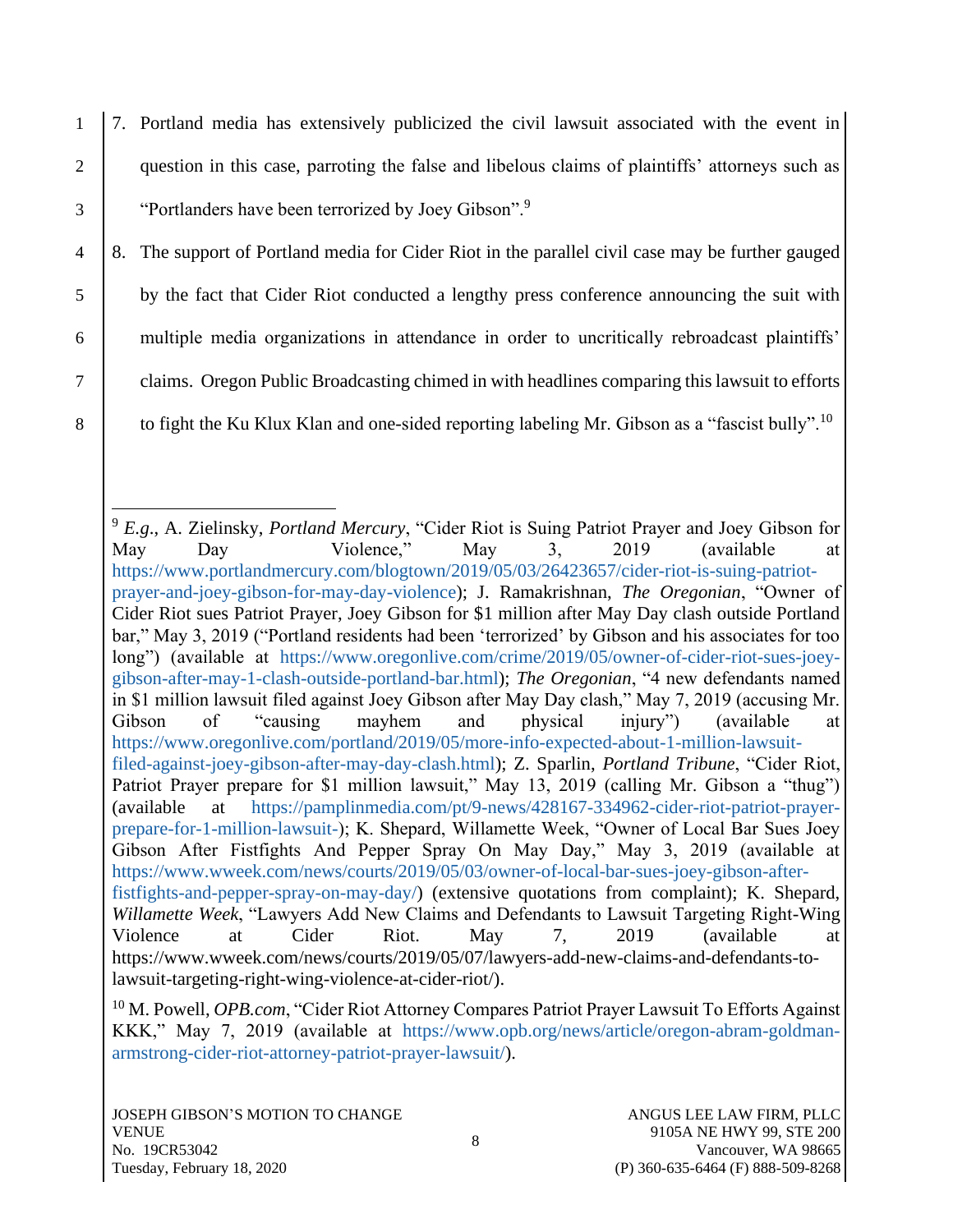## 1 *The Prevailing Hostile Media Coverage in Portland*

2 9. The coverage discussed above follows more than two years of continuous and hostile media 3 coverage from leading papers such as *The Oregonian*, *Willamette Week*, the *Portland Tribune*, <sup>4</sup> and the *Portland Mercury*. Nearly every article falsely labels Mr. Gibson with such terms as  $\mathfrak{g}$  "white supremacist,"<sup>11</sup> "violent, far-right extremist,"<sup>12</sup> "far-right organizer,"<sup>13</sup> or even one of 6 the "fascist agitators bring [ing] choreographed terror into our community".<sup>14</sup> 7 10. Media articles also attempt to push the theme that Mr. Gibson's legitimate protests are nothing 8 more than "thinly veiled pretexts" to engage in street violence.<sup>15</sup> A perfect example of the

9 degree to which the media and the Mayor collude in presenting false statements about Mr.

10 Gibson may be seen in *The Oregonian*'s interview of the Mayor conducted by city government

11 reporter Gordon Friedman:

<sup>12</sup> B. Stenvick, *Portland Mercury*, "Joey Gibson Asks Patriot Prayer Fans to Buy Him a Car, Nov. 9, 2018 2018 (available at [https://www.portlandmercury.com/blogtown/2018/11/09/24423951/joey-gibson-asks-patriot](https://www.portlandmercury.com/blogtown/2018/11/09/24423951/joey-gibson-asks-patriot-prayer-fans-to-buy-him-a-car)[prayer-fans-to-buy-him-a-car\)](https://www.portlandmercury.com/blogtown/2018/11/09/24423951/joey-gibson-asks-patriot-prayer-fans-to-buy-him-a-car).

<sup>13</sup> M. Harbarger, *The Oregonian*, "Portland police try hands-off approach as more protests planned," Aug. 17, 2017 (available at [https://www.oregonlive.com/portland/2017/08/police\\_presence\\_at\\_protests.html\)](https://www.oregonlive.com/portland/2017/08/police_presence_at_protests.html).

<sup>14</sup> H. Bouffard, *The Oregonian*, Clowns to hold Patriot Prayer counter-demonstration, dance party Saturday," Aug. 3, 2018 (quoting Leftist statement; available at [https://www.oregonlive.com/portland/2018/08/clowns\\_to\\_hold\\_patriot\\_prayer.html\)](https://www.oregonlive.com/portland/2018/08/clowns_to_hold_patriot_prayer.html).

<sup>&</sup>lt;sup>11</sup> A. Mesh, Willamette Week, "White Supremacists Are Brawling with Masked Leftists in the Portland Streets. Homeland Security is Watching," May 23, 2017 (available at [https://www.wweek.com/news/2017/05/23/white-supremacists-are-brawling-with-masked](https://www.wweek.com/news/2017/05/23/white-supremacists-are-brawling-with-masked-leftists-in-the-portland-streets-homeland-security-is-watching/)[leftists-in-the-portland-streets-homeland-security-is-watching/\)](https://www.wweek.com/news/2017/05/23/white-supremacists-are-brawling-with-masked-leftists-in-the-portland-streets-homeland-security-is-watching/).

<sup>15</sup> K. Shepard, *Willamette Week*, "Texts Between Portland Police and Patriot Prayer Ringleader Joey Gibson Show Warm Exchange," Feb. 14, 2019 (available at [https://www.wweek.com/news/courts/2019/02/14/texts-between-portland-police-and-patriot](https://www.wweek.com/news/courts/2019/02/14/texts-between-portland-police-and-patriot-prayer-ringleader-joey-gibson-show-warm-exchange/)[prayer-ringleader-joey-gibson-show-warm-exchange/\)](https://www.wweek.com/news/courts/2019/02/14/texts-between-portland-police-and-patriot-prayer-ringleader-joey-gibson-show-warm-exchange/).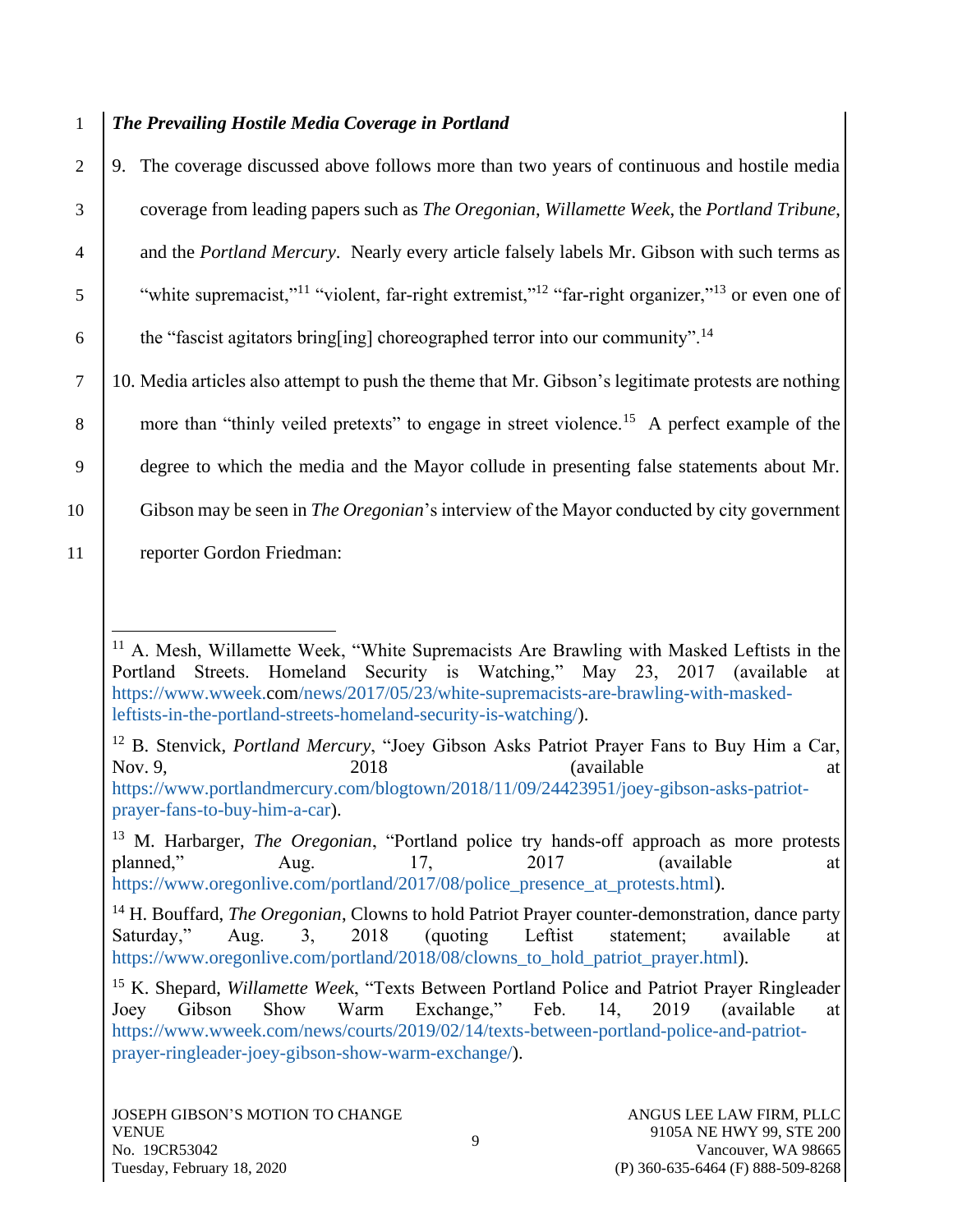| $\mathbf{1}$   | FRIEDMAN: It's become clear that these Patriot Prayer rallies are scheduled                                                                                                                                                                                                                                                                                                                       |  |  |
|----------------|---------------------------------------------------------------------------------------------------------------------------------------------------------------------------------------------------------------------------------------------------------------------------------------------------------------------------------------------------------------------------------------------------|--|--|
| $\overline{2}$ | fistfights.                                                                                                                                                                                                                                                                                                                                                                                       |  |  |
| 3              | WHEELER: Well-advertised.                                                                                                                                                                                                                                                                                                                                                                         |  |  |
| $\overline{4}$ | FRIEDMAN: Well-advertised. They've broken out into riots. Are you going to                                                                                                                                                                                                                                                                                                                        |  |  |
| 5              | continue allowing permits for these events?                                                                                                                                                                                                                                                                                                                                                       |  |  |
| 6              |                                                                                                                                                                                                                                                                                                                                                                                                   |  |  |
| $\tau$         | [WHEELER:] It's no secret that I'm no fan of the people from Vancouver who                                                                                                                                                                                                                                                                                                                        |  |  |
| $8\,$          | come down here and spout their venom. Their intentions have been - Joey Gibson                                                                                                                                                                                                                                                                                                                    |  |  |
| 9              | made it very clear that his objective was to get the cops and Antifa into it with each                                                                                                                                                                                                                                                                                                            |  |  |
| 10             | other. The Police Bureau, having gone through this exercise a number of times, is                                                                                                                                                                                                                                                                                                                 |  |  |
| 11             | smarter than that. They understand people are going to try to drag them in. Their                                                                                                                                                                                                                                                                                                                 |  |  |
| 12             | objective is to focus relentlessly on giving people space to exercise their rights and                                                                                                                                                                                                                                                                                                            |  |  |
| 13             | protect the public. <sup>16</sup>                                                                                                                                                                                                                                                                                                                                                                 |  |  |
|                |                                                                                                                                                                                                                                                                                                                                                                                                   |  |  |
| 14             | 11. The Portland City Council introduced a "Resolution Condemning White Supremacy and Alt-                                                                                                                                                                                                                                                                                                        |  |  |
| 15             | Right Hate Groups," which was widely understood to refer to Mr. Gibson's activities in                                                                                                                                                                                                                                                                                                            |  |  |
| 16             | Portland. <sup>17</sup> Media coverage concerning the adoption of the Resolution specifically identified                                                                                                                                                                                                                                                                                          |  |  |
| 17             | Mr. Gibson. <sup>18</sup>                                                                                                                                                                                                                                                                                                                                                                         |  |  |
| 18             | 12. In that case and others, even where media reports do avoid direct accusations that Mr. Gibson                                                                                                                                                                                                                                                                                                 |  |  |
| 19             | is personally a "racist" or "bigot" or "white nationalist," they would say that the events he                                                                                                                                                                                                                                                                                                     |  |  |
| 20             | promoted through Facebook brought "white nationalists" into Portland, in substance assigning                                                                                                                                                                                                                                                                                                      |  |  |
| 21             | responsibility to Mr. Gibson for the views and positions of real extremists. <sup>19</sup>                                                                                                                                                                                                                                                                                                        |  |  |
|                | <sup>16</sup> G. Friedman, <i>The Oregonian</i> , "Transcript: Portland Mayor Ted Wheeler's interview with <i>The</i><br><i>Oregonian</i> ," July 10,<br>2018<br>(available)<br>at https://expo.oregonlive.com/news/erry-<br>2018/07/63527cd9c76678/excerpts-of-portland-mayor-ted.html).                                                                                                         |  |  |
|                | 17<br>for<br>The<br>release<br>this<br>introduction<br>posted<br>is<br>press<br>at<br>https://www.portlandoregon.gov/wheeler/article/711936.                                                                                                                                                                                                                                                      |  |  |
|                | 18<br>E. Morrison, OPB.com, "Portland City Council Passes Resolution Denouncing White<br>Supremacist Groups," Feb. 7, 2019 (available at https://www.opb.org/news/article/portland-city-                                                                                                                                                                                                          |  |  |
|                | council-passes-resolution-denouncing-white-supremacists-groups/).                                                                                                                                                                                                                                                                                                                                 |  |  |
|                | 19<br>Kavanaugh, The<br>Oregonian, "Aug. 2, 2018<br>S.<br>(available)<br>See,<br>e.g.,<br>at<br>https://www.oregonlive.com/portland/2018/08/patriot_prayer_antifa_to_face.html); A. Williams,<br>PSU Vanguard, "Fascism on the rise: Portland extremists reveal themselves," July 24, 2017 ("As<br>Gibson shouts 'free speech' and 'freedom from cultural brainwashing' from his loudspeaker, his |  |  |
|                | ANGUS LEE LAW FIRM, PLLC<br>JOSEPH GIBSON'S MOTION TO CHANGE<br><b>VENUE</b><br>9105A NE HWY 99, STE 200                                                                                                                                                                                                                                                                                          |  |  |
|                | 10                                                                                                                                                                                                                                                                                                                                                                                                |  |  |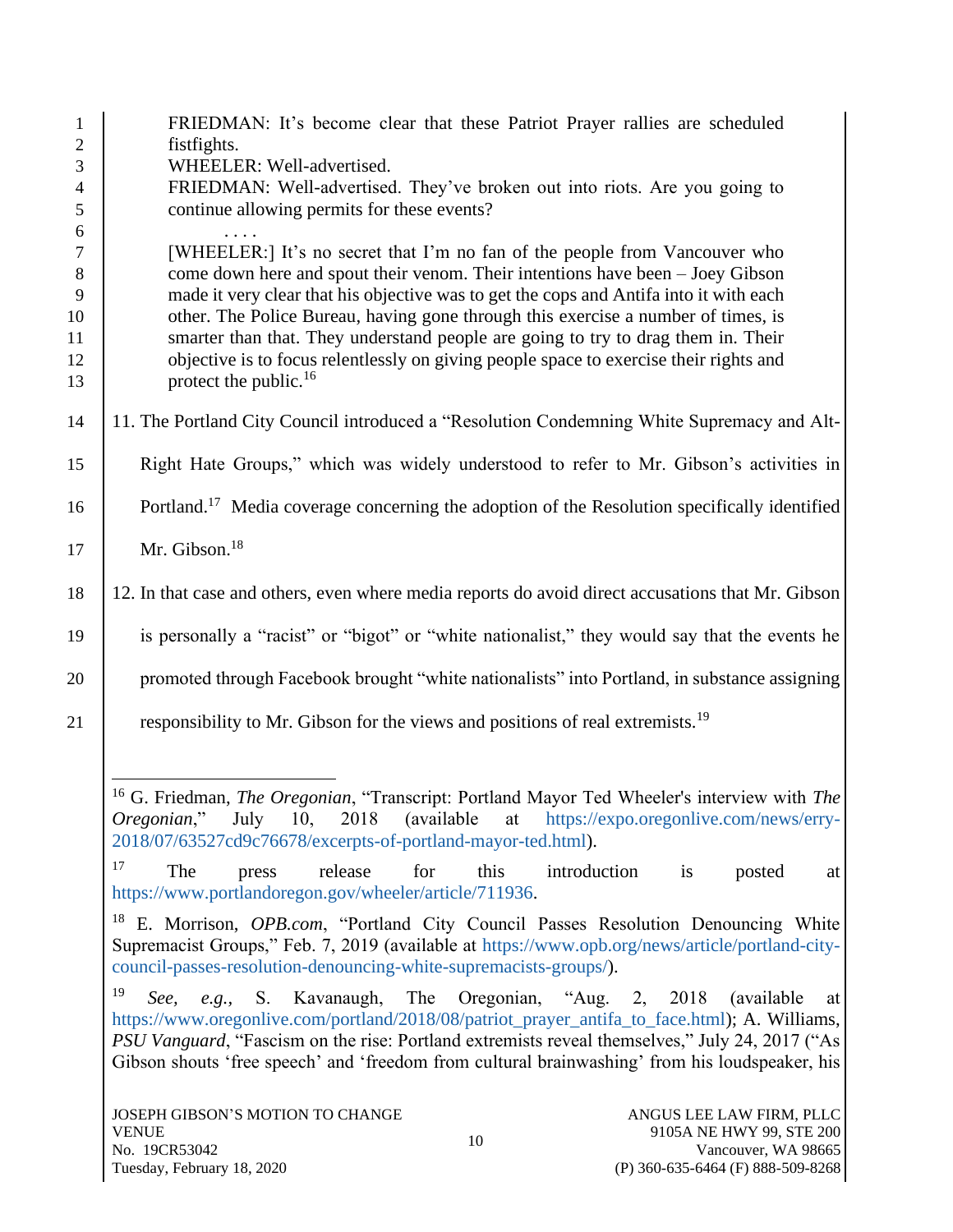- 1 *How the Unfortunate Fate of Ms. Elizabeth Hovde Supports the Motion* 2 13. On or about October 23, 2018, Mr. Gibson held a rally at Washington State University in 3 Vancouver, and an Oregonian columnist Elizabeth Hovde, who is an adjunct professor at the 4 University, accurately reported as follows: 5 For two hours, I watched challenging, inquisitive, respectful conversations 6 happening on the campus plaza between people of different political persuasions. 7 Instead of the violence predicted, Gibson brought something we need more of: talk 8 that leads to increased understanding about opposing thoughts and the people 9 behind them. It was the kind of conversation that helps people find common  $10 \quad$  ground.<sup>20</sup> 11 14. When Ms. Hovde dared to report what had happened at the rally, the incredible level of 12 community hate and prejudice toward Mr. Gibson was demonstrated by the extreme 13 community reaction against her as a journalist. A petition was posted on change.org called 14 | "Demand The Oregonian Stop Platforming Violent Racism," which gathered thousands of 15 signatures, calling, among other things, for a boycott of Oregonian advertisers and the firing 16 of Ms. Hovde.<sup>21</sup> It falsely accused Mr. Gibson of "inciting violence in Portland's local 17 community, including the stabbing on a MAX train last year which resulted in one injury and
- 18 two deaths;" it accused *The Oregonian* "platform[ing] violent white supremacist

19 organizations," stating that because of *The Oregonian*'s "unconscionable, unethical, and

20 **dangerous behavior," "community response has been swift and sharp criticism and outrage."** 

 $20$  Available at:

movement brings to the surface a violent, racist and un-American past") (available at

[https://psuvanguard.com/fascism-on-the-rise-portland-extremists-reveal-themselves/\)](https://psuvanguard.com/fascism-on-the-rise-portland-extremists-reveal-themselves/)

[https://www.oregonlive.com/opinion/2018/10/elizabethhovde\\_the\\_misundersto.html](https://www.oregonlive.com/opinion/2018/10/elizabethhovde_the_misundersto.html)

<sup>&</sup>lt;sup>21</sup>Available at: [https://www.change.org/p/the-oregonian-demand-the-oregonian-stop-platforming](https://www.change.org/p/the-oregonian-demand-the-oregonian-stop-platforming-violent-racism)[violent-racism](https://www.change.org/p/the-oregonian-demand-the-oregonian-stop-platforming-violent-racism)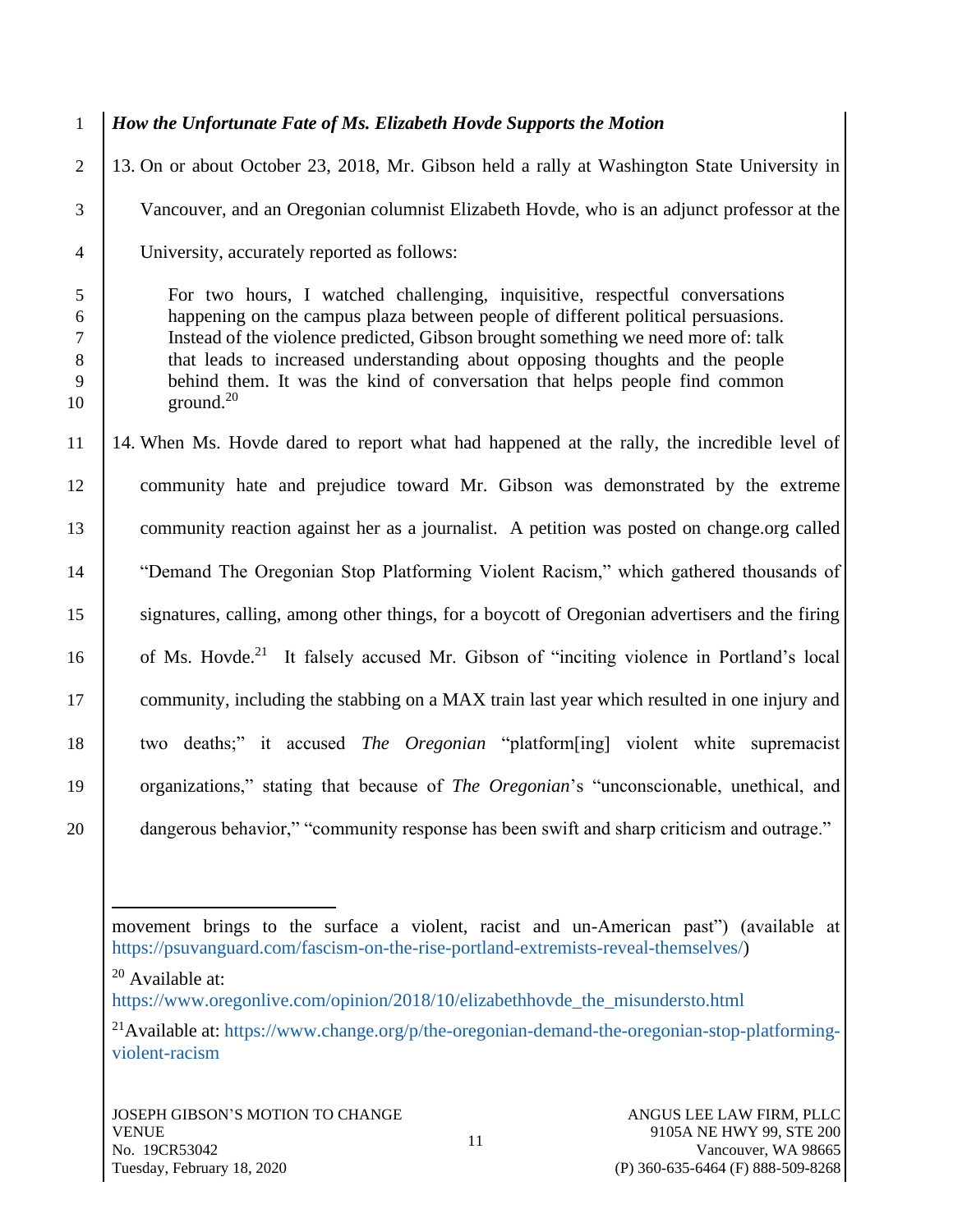- 1 15. Several local groups also demanded that Ms. Hovde be fired, and that *The Oregonian* "issue a 2 front page apology to our community for their callousness and carelessness in publishing" the  $3 \text{ piece.}^{22}$
- 4 16. Numerous political leaders in Portland joined the attack, with Jake Weigler, Mayor Wheeler's
- 5 | political consultant, Tweeting: "Time for Hovde to go. Please sign [the petition]."<sup>23</sup>



6

- 7 17. Numerous so-called journalists attacked Ms. Hovde as well, including those employed (or even
- 8 | formerly employed) by *The Oregonian*;<sup>24</sup> some of the comments have since been deleted, but
- 9  $\parallel$  a summary in the Portland Tribune lists attacking journalists and no supporters.<sup>25</sup>

<sup>22</sup> R. Monahan, *Willamette Week*, "Portland Activists Call for a Boycott of The Oregonian's Local Advertisers After Opinion Column Hails Joey Gibson," Oct. 29, 2018 (available at [https://www.wweek.com/news/city/2018/10/29/portland-activists-call-for-a-boycott-of-the](https://www.wweek.com/news/city/2018/10/29/portland-activists-call-for-a-boycott-of-the-oregonians-local-advertisers-after-opinion-column-hails-joey-gibson/)[oregonians-local-advertisers-after-opinion-column-hails-joey-gibson/\)](https://www.wweek.com/news/city/2018/10/29/portland-activists-call-for-a-boycott-of-the-oregonians-local-advertisers-after-opinion-column-hails-joey-gibson/).

<sup>23</sup> [https://twitter.com/jakeweigler/status/1057002378766045184.](https://twitter.com/jakeweigler/status/1057002378766045184)

<sup>24</sup> [https://twitter.com/annargriff/status/1056672603983642624.](https://twitter.com/annargriff/status/1056672603983642624)

<sup>25</sup> Z. Sparling, *Portland Tribune*, "Editor says Joey Gibson headline 'missed the mark'," Oct. 29, 2018 (available at [https://pamplinmedia.com/pt/9-news/410457-310369-editor-says-joey-gibson](https://pamplinmedia.com/pt/9-news/410457-310369-editor-says-joey-gibson-headline-missed-the-mark-pwoff)[headline-missed-the-mark-pwoff\)](https://pamplinmedia.com/pt/9-news/410457-310369-editor-says-joey-gibson-headline-missed-the-mark-pwoff).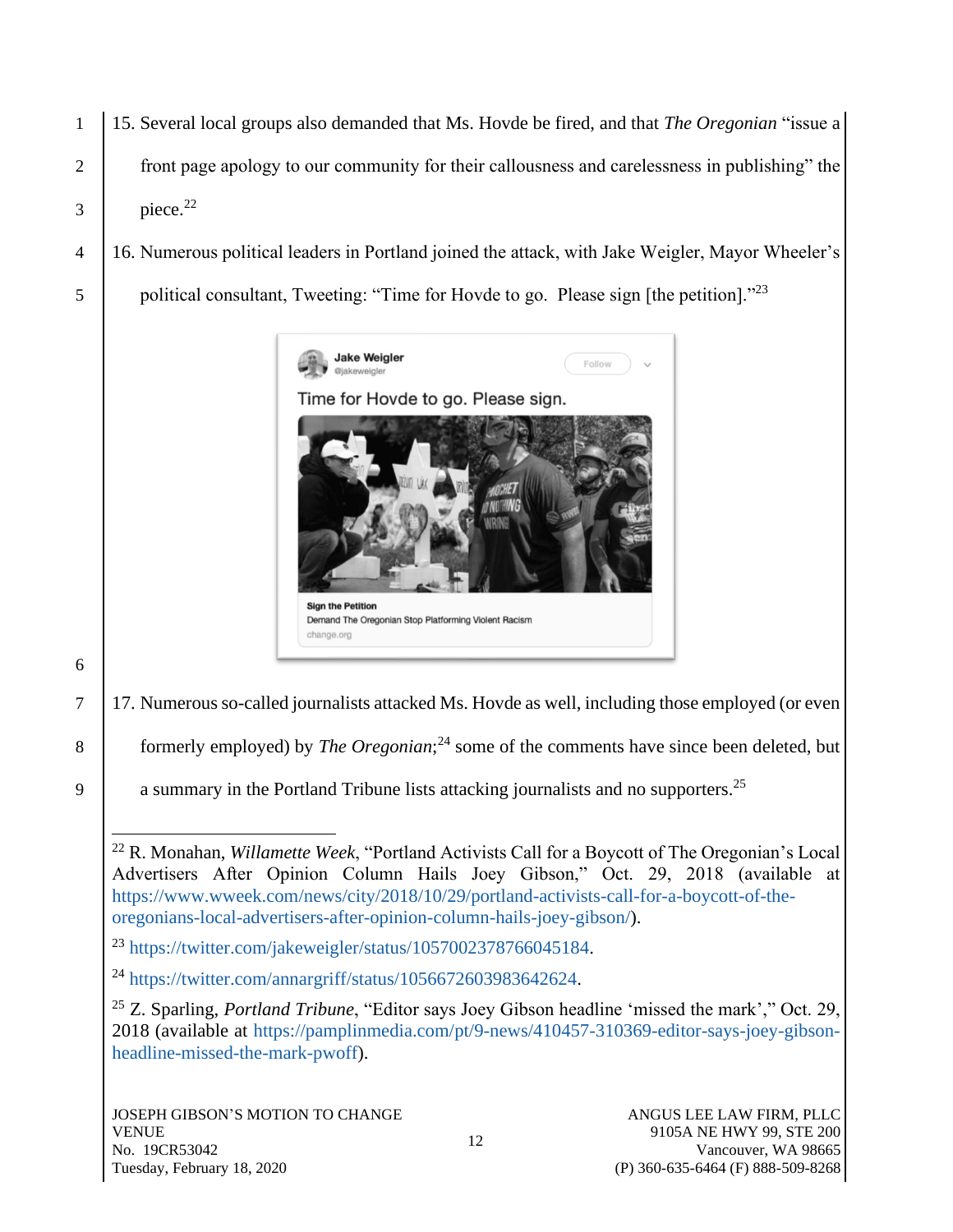18. The Editorial Board of *The Oregonian* repudiated Ms. Hovde's piece, calling Mr. Gibson a 2 The "provocateur who attracts white nationalists and, as a result Antifa, to his regular Portland rallies, which have increasingly become dangerous events that threaten our citizens' safety and  $\vert$  livelihoods". 26

5 19. In fact, Antifa routinely appears and engages in violence at events Mr. Gibson has nothing to 6 do with, out of apparent hatred for President Trump and the Republican Party in general.

7 20. Worse still, numerous Portland public officials attacked Ms. Hovde as well. Mayor Wheeler 8 immediately attacked Mr. Gibson by accusing Ms. Hovde of finding "common ground" with 9  $\blacksquare$  "hate extremism and violence.<sup>27</sup>



There is no place for hate, extremism, and violence in Portland or anywhere. Hard to find common ground with groups who embrace all three. There is no misunderstanding.



The Oregonian @ @Oregonian Elizabeth Hovde: The misunderstood Joey Gibson bit.ly/2Q1aJco

**Follow** 

10

<sup>26</sup> Editorial, *The Oregonian*, Fostering discussion from our differences," Oct. 31, 2018 (available at [https://www.oregonlive.com/opinion/2018/10/editorial\\_fostering\\_discussion.html\)](https://www.oregonlive.com/opinion/2018/10/editorial_fostering_discussion.html).

<sup>27</sup> [https://twitter.com/tedwheeler/status/1056988815074545665.](https://twitter.com/tedwheeler/status/1056988815074545665)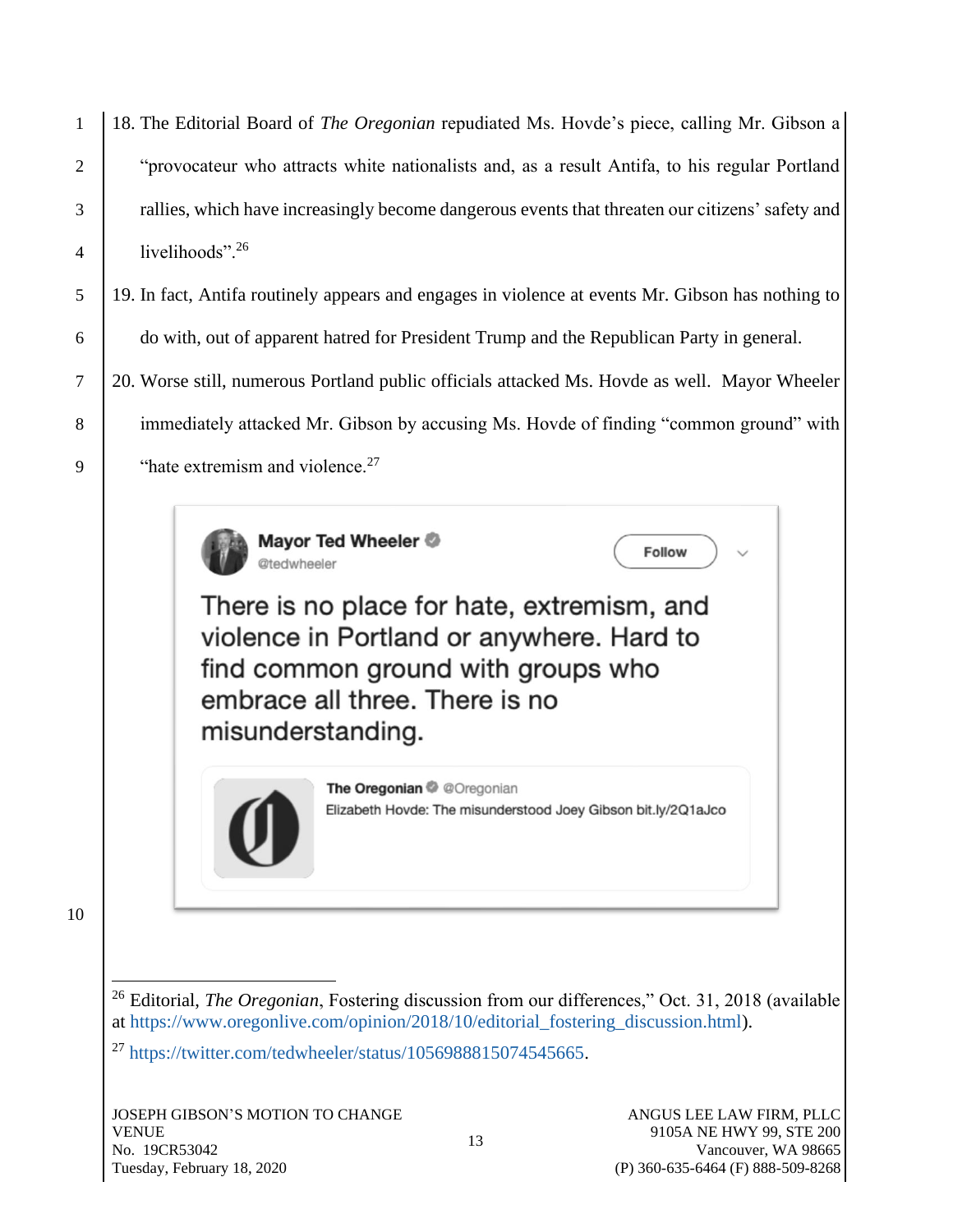1 21. Multnomah County Chair Deborah Kafoury took the opportunity to attack Mr. Gibson by 2 | accusing Ms. Hovde of "[g]iving a voice to people who live only to stoke violence and hate."<sup>28</sup> **Deborah Kafoury** Follow @dkafoury The Oregonian has lost their focus. Giving a voice to people who live only to stoke violence and hatred is unforgivable. To claim otherwise is not being balanced, it's being complicit. 7:57 PM - 28 Oct 2018 3 4 22. Other Oregon politicians chimed in as well, with State Sen. Sara Gelser stating that "There is 5 | no common ground with white supremacy. If someone finds some, that's a very bad sign."<sup>29</sup>



6

<sup>28</sup> [https://twitter.com/dkafoury/status/1056741880971452416.](https://twitter.com/dkafoury/status/1056741880971452416)

<sup>29</sup> [https://twitter.com/SenSaraGelser/status/1056709575280287745.](https://twitter.com/SenSaraGelser/status/1056709575280287745)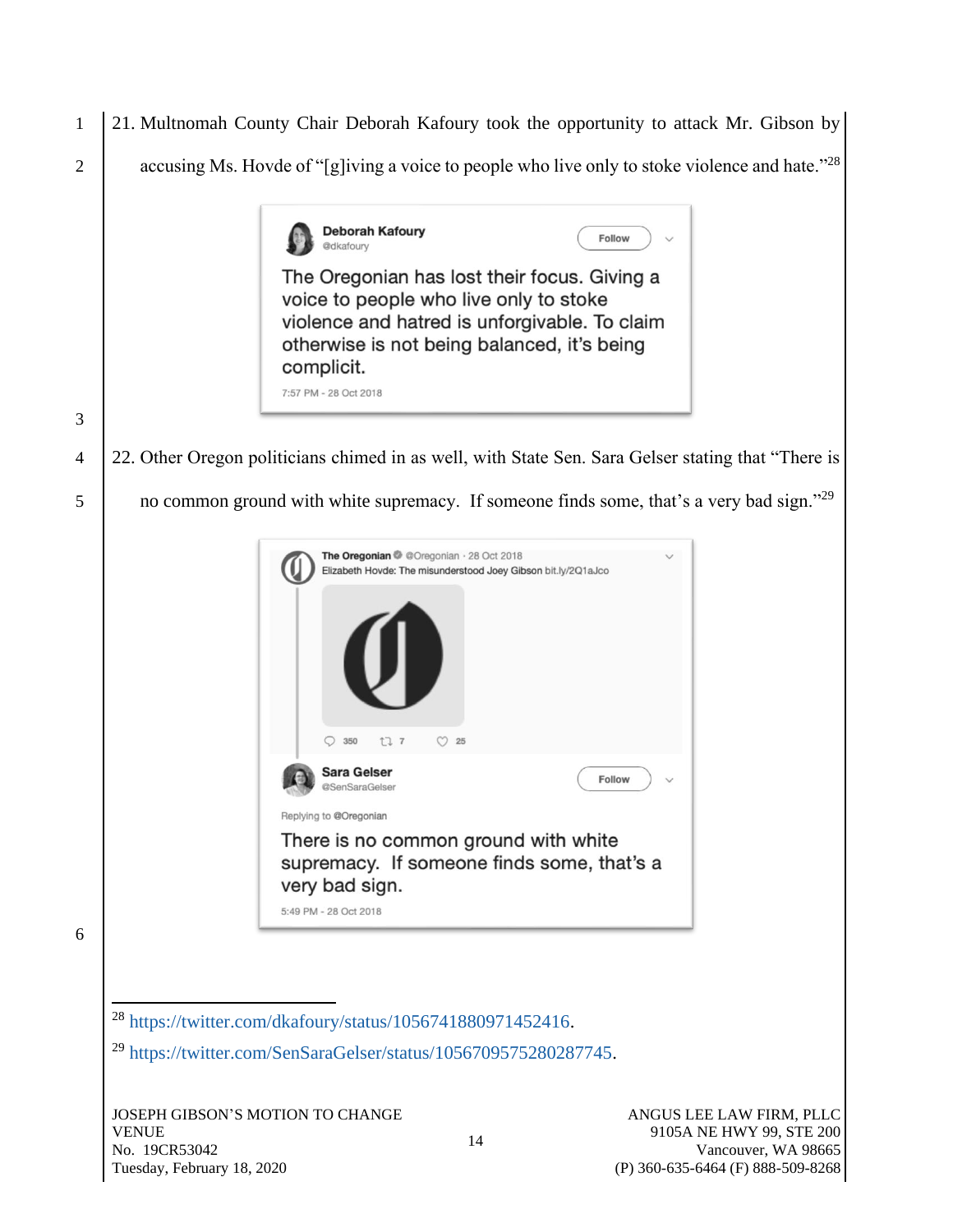1 *How the Unfortunate Case of Portland Police Lt. Jeffrey Niiya Supports the Motion*

2 23. Beginning in or about May 2017, Mr. Gibson was contacted by a representative of the Portland Police named Jeffrey Niiya, who sought information about Mr. Gibson's planned activities within Portland. Mr. Gibson exchanged hundreds of text messages with him, because by providing information about his plans would help the Portland Police Bureau avoid violence and conflict by providing information for planning to maintain order. It has been publicly reported that Lt. Niiya kept the Mayor's office, through his police liaison Berk Nelson, abreast  $\overline{8}$  | of his communications from Mr. Gibson.<sup>30</sup>

 24. When the City released text messages between Lt. Niiya and a representative of Antifa, Ms. June Davies, which demonstrated that he was engaging in the same sort of activity to try and gather intelligence about Antifa's plans. According to an article in *The Oregonian*, Ms. 12 Davies' "peers" in Antifa found out about the text messages and she suffered threats.<sup>31</sup>

13 25. On February 14, 2019, Portland Commissioner Jo Ann Hardesty issued a statement, posted on 14 the portlandoregon.gov website, saying: "I am not shocked, and I am not surprised at today's 15 reporting of Lt. Jeff Niiya's collaboration with Patriot Prayer leader Joey Gibson over text to 16 provide aid and support for their hate marches".<sup>32</sup>

<sup>30</sup> [https://www.oregonlive.com/crime/2019/02/mayors-staff-got-protest-intel-on-patriot-prayer](https://www.oregonlive.com/crime/2019/02/mayors-staff-got-protest-intel-on-patriot-prayer-from-portland-cop-under-fire-for-texts-with-right-wing-leader.html)[from-portland-cop-under-fire-for-texts-with-right-wing-leader.html](https://www.oregonlive.com/crime/2019/02/mayors-staff-got-protest-intel-on-patriot-prayer-from-portland-cop-under-fire-for-texts-with-right-wing-leader.html)

<sup>31</sup> [https://www.oregonlive.com/portland/2017/12/portland\\_activist\\_ostracized\\_p.html.](https://www.oregonlive.com/portland/2017/12/portland_activist_ostracized_p.html) <sup>32</sup> <https://www.portlandoregon.gov/hardesty/article/712673>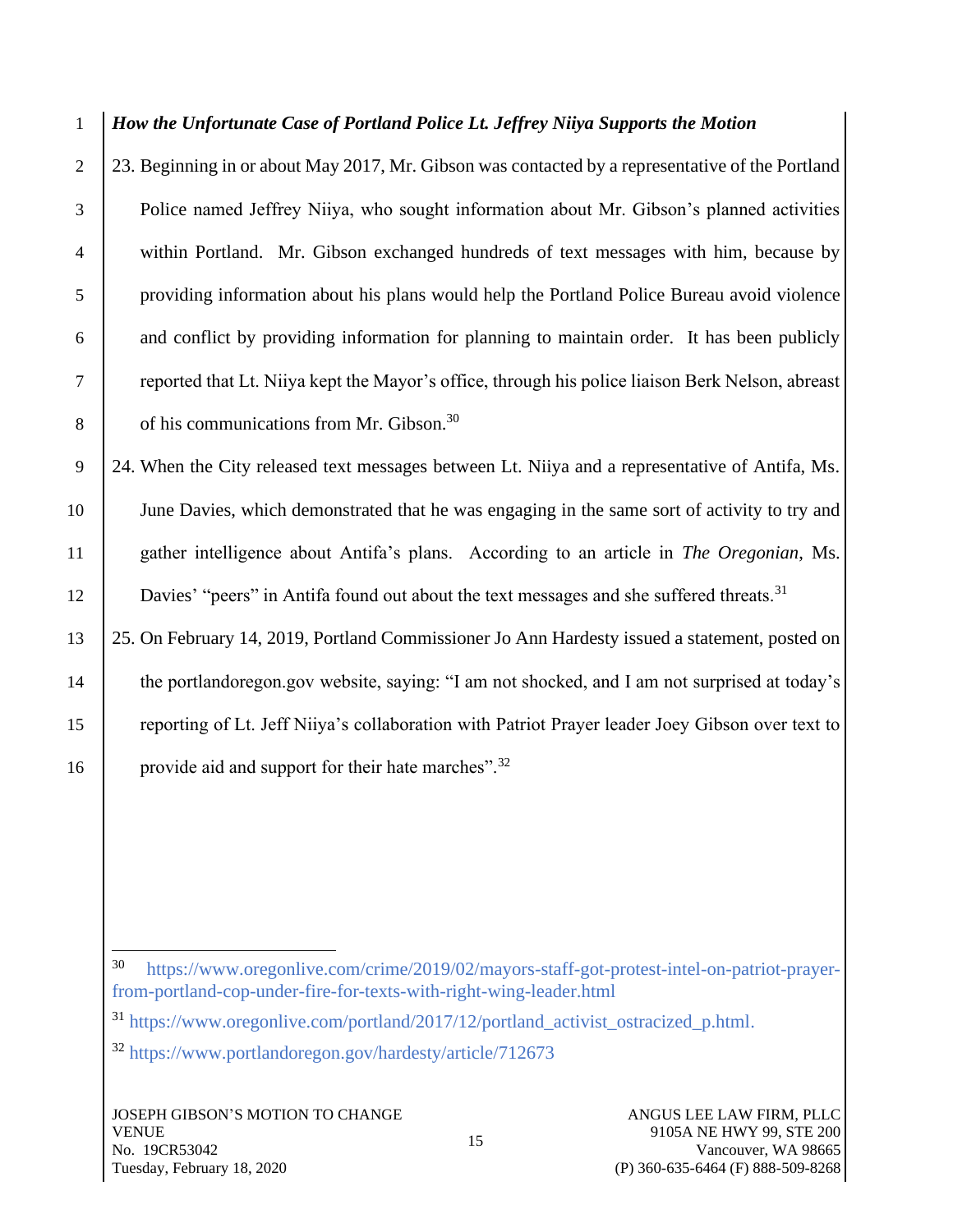| $\mathbf{1}$         | 26. She called for an "independent investigation into collaboration between Portland Police and                                                                                                                                                                            |
|----------------------|----------------------------------------------------------------------------------------------------------------------------------------------------------------------------------------------------------------------------------------------------------------------------|
| $\overline{2}$       | alt-right/white supremacists groups and individuals, with the investigator being chosen by                                                                                                                                                                                 |
| 3                    | community groups". <sup>33</sup>                                                                                                                                                                                                                                           |
| $\overline{4}$       | 27. Commissioner Chloe Eudaly issued her own statement accusing the Portland Police of                                                                                                                                                                                     |
| 5                    | "collaboration" with "white supremacist and right-wing extremist groups and individuals"-                                                                                                                                                                                  |
| 6                    | referring to Mr. Gibson; the statement, posted on the portlandoregon.gov website, asked:                                                                                                                                                                                   |
| $\tau$<br>8<br>9     | 1) Portlanders have sustained countless injuries at the hands of the Portland Police<br>Bureau. I can't recall of any instances of protestors from Proud Boys or Patriot<br>Prayer being seriously injured by police. Is this accurate? If so, how do you explain<br>this? |
| 10<br>11<br>12<br>13 | 2) Can the Portland Police Bureau explicitly and unequivocally state that Patriot<br>Prayer, Proud Boys, and similar alt-right, white supremacist gangs are a significant<br>threat to our public safety? $34$                                                             |
| 14                   | 28. Commissioner Eudaly went so far as to accuse Mr. Gibson of being "bent on doing harm to                                                                                                                                                                                |
| 15                   | our communities and responsible for terrorizing our city." <sup>35</sup> She ignores the obvious fact that                                                                                                                                                                 |
| 16                   | it is Antifa that attacks police and generally initiates violence, not the people who choose to                                                                                                                                                                            |
| 17                   | attend his events, and that it is Antifa that is the significant threat to public safety.                                                                                                                                                                                  |
| 18                   | 29. Mayor Wheeler also accused Lt. Niiya, in substance, of "cross[ing] several boundaries" in                                                                                                                                                                              |
| 19                   | failing to remain "objective," in substance attacking Lt. Niiya for developing a friendly rapport                                                                                                                                                                          |
| 20                   | with Mr. Gibson. <sup>36</sup>                                                                                                                                                                                                                                             |
|                      |                                                                                                                                                                                                                                                                            |

<sup>33</sup> *Ibid.*

<sup>34</sup> Available at [https://www.portlandoregon.gov/eudaly/article/712767.](https://www.portlandoregon.gov/eudaly/article/712767)

<sup>35</sup> *Ibid*.

<sup>36</sup> This statement is reported in N. Budnick, *Portland Tribune*, "Collusion or Dialog? Portland police texts raise questions," Feb. 16, 2019 (available at [https://pamplinmedia.com/pt/9](https://pamplinmedia.com/pt/9-news/420121-324167-collusion-or-dialogue-portland-police-texts-raise-questions) [news/420121-324167-collusion-or-dialogue-portland-police-texts-raise-questions\)](https://pamplinmedia.com/pt/9-news/420121-324167-collusion-or-dialogue-portland-police-texts-raise-questions)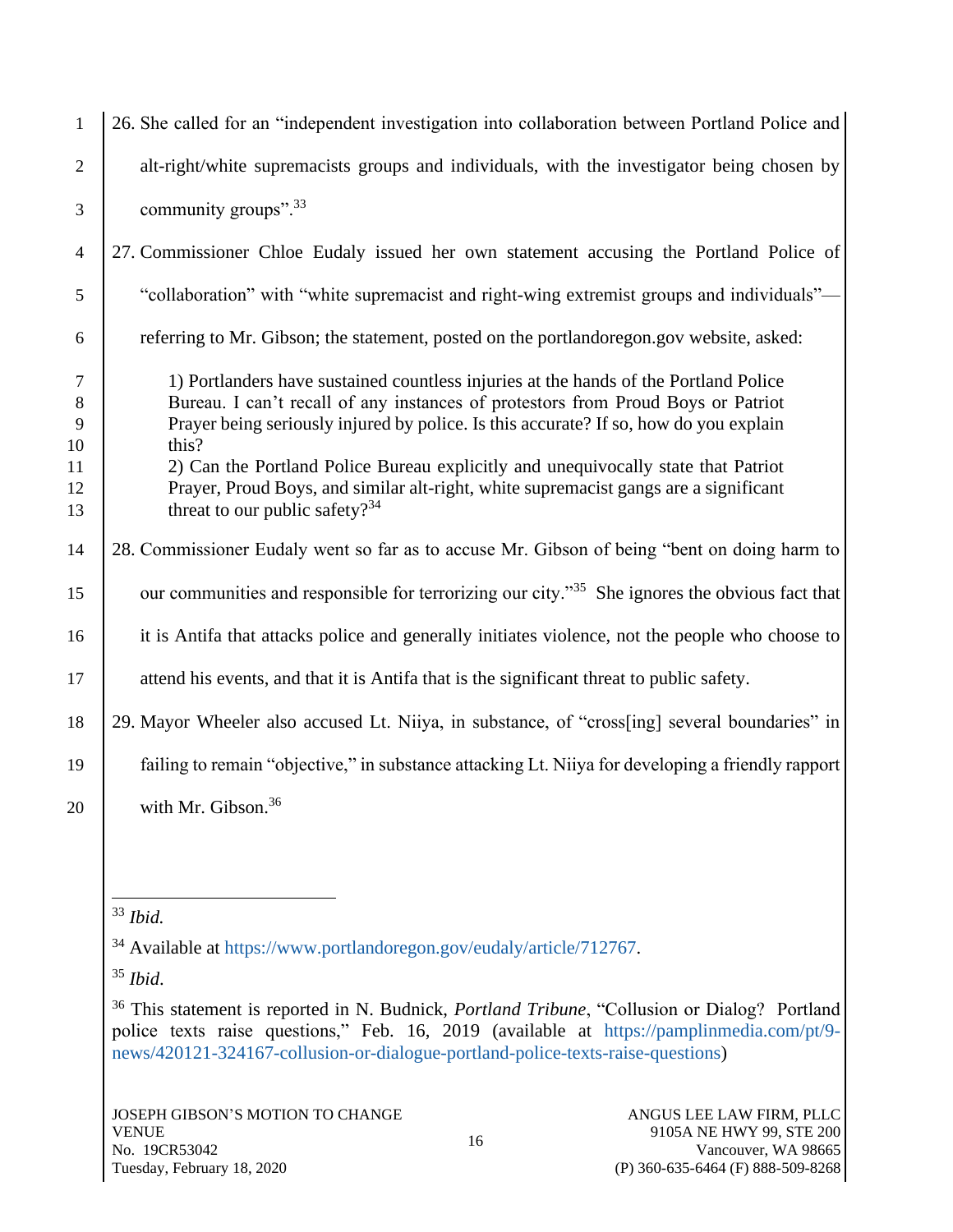1 30. The Chief of Police and Mayor organized what they called a "listening session" for the Portland 2 community, with the Police Chief stating that she "quickly recognized there was harm, impact  $\beta$  and concern in the community" arising from Lt. Niiya's garden-variety police work.<sup>37</sup>

 31. In short, political leaders in Multnomah County are making statements to smear Mr. Gibson personally as a "white supremacist" engaged in "hate" activities and creating violence, in a context where the statements are popular, because they are by now widely believed by Multnomah County residents.

8 32. On February 15, 2019, it was publicly reported that Lt. Niiya had been removed from the Rapid 9 Response Team that responds to Portland demonstrations, and it was later publicly reported 10 that the Mayor's Police Liaison, Berk Nelson, left the Mayor's employ during the 11 investigation.<sup>38</sup>

12 33. The widely-publicized fates of Ms. Hovde and Lt. Niiya create a climate of fear among anyone 13 who might be disposed to address claims involving Mr. Gibson in an even-handed way, 14 whether jury members or judges themselves.

15 *The General Hateful Climate Against Political Conservatives in Portland Supports the Motion*

- 16 34. The political positions that Mr. Gibson espouses, including the importance of the First and
- 17 Second Amendment, the importance of controlling national borders, and others, have become

 $37$  Her statement is quoted in M. Bernstein, The Oregonian, "Frustration, not solutions, becomes focus of listening session on Portland cop's texts with Patriot Prayer," Feb. 21, 2019 (available at [https://www.oregonlive.com/news/2019/02/frustration-not-solutions-becomes-focus-of-listening](https://www.oregonlive.com/news/2019/02/frustration-not-solutions-becomes-focus-of-listening-session-on-portland-cops-texts-with-patriot-prayer.html)[session-on-portland-cops-texts-with-patriot-prayer.html\)](https://www.oregonlive.com/news/2019/02/frustration-not-solutions-becomes-focus-of-listening-session-on-portland-cops-texts-with-patriot-prayer.html).

<sup>38</sup> [https://www.portlandmercury.com/blogtown/2019/03/08/26130817/mayors-police-liaison](https://www.portlandmercury.com/blogtown/2019/03/08/26130817/mayors-police-liaison-leaves-for-private-sector-job)[leaves-for-private-sector-job.](https://www.portlandmercury.com/blogtown/2019/03/08/26130817/mayors-police-liaison-leaves-for-private-sector-job)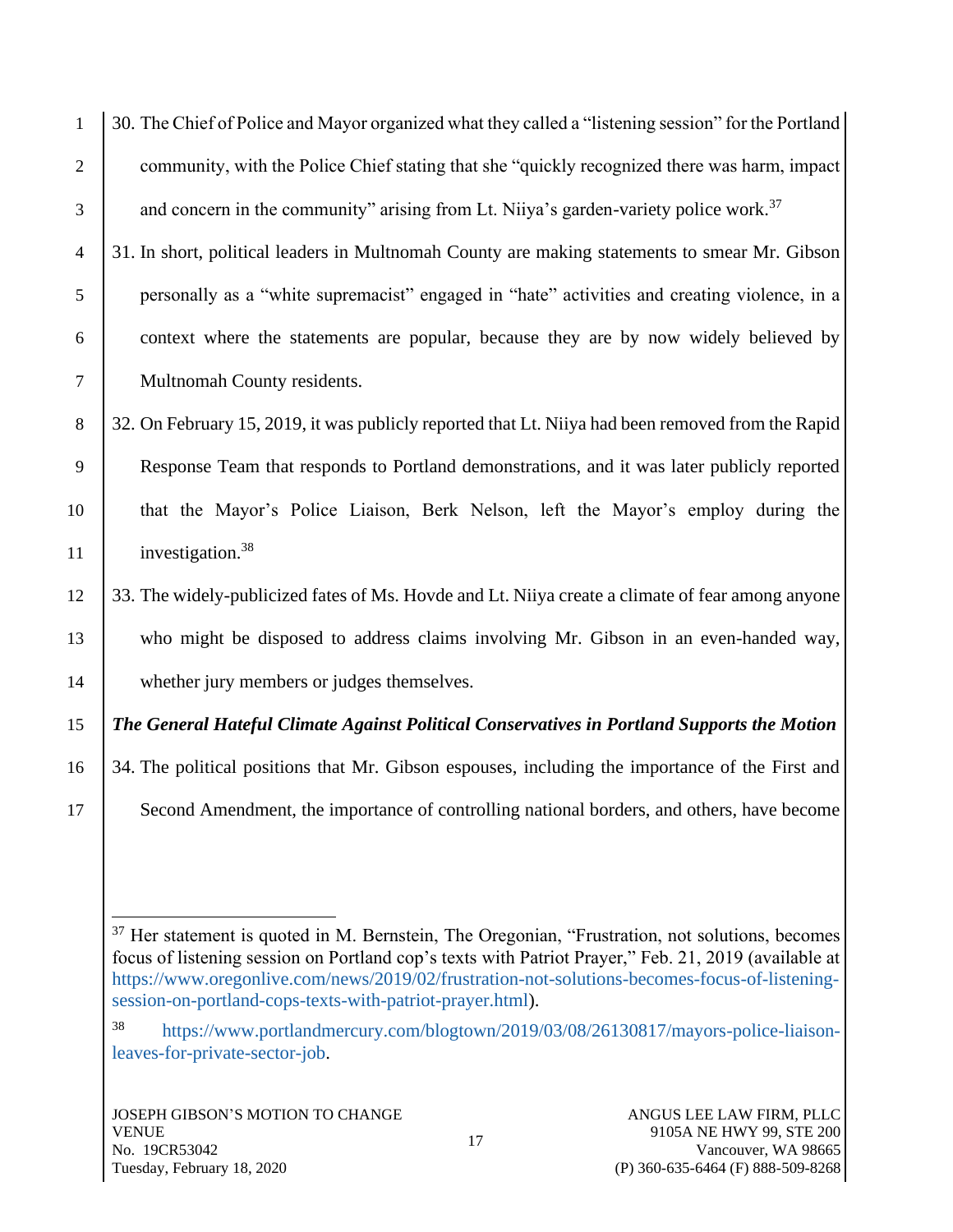| $\mathbf{1}$   | subject to hostile and organized attack in Multnomah County, and the President of the United         |
|----------------|------------------------------------------------------------------------------------------------------|
| $\overline{2}$ | States, who is associated with these positions, subject to hostile and organized attack as well.     |
| 3              | 35. The Portland Public Schools have repeatedly encouraged children to leave class and protest in    |
| $\overline{4}$ | opposition to these political positions, because the Portland community opposes them.                |
| 5              | 36. The degree of hostility toward conservative positions and the President are sufficiently extreme |
| 6              | within Multnomah County that three days of widespread demonstrations, in which Mr. Gibson            |
| $\overline{7}$ | had no involvement whatsoever, arose after the election of President Trump, with crowds              |
| 8              | rampaging through the streets and damaging property to the extent that the police declared a         |
| 9              | riot. $39$                                                                                           |
| 10             | 37. One of the most significant attempts at organized violence against Mr. Gibson and those who      |
| 11             | had gathered at one of his events occurred at his Trump Free Speech Rally in Portland on June        |
| 12             | 4, 2017. Mr. Gibson had obtained a permit for the event from the federal government, as it           |
| 13             | was to be held on federal property in downtown Portland.                                             |
| 14             | 38. As further evidence of the incredible hostility of Portland's political leaders, Mayor Ted       |
| 15             | Wheeler asked the federal government to revoke the permit Mr. Gibson had obtained, stating           |
|                |                                                                                                      |

16 that there was no "place for bigotry or hatred in our community  $\dots$ ".<sup>40</sup>

<sup>40</sup> The Mayor's statement is reported a[t https://katu.com/news/local/mayor-wheeler-wants-federal](https://katu.com/news/local/mayor-wheeler-wants-federal-govt-to-pull-permit-for-alt-right-protest-on-june-4)[govt-to-pull-permit-for-alt-right-protest-on-june-4.](https://katu.com/news/local/mayor-wheeler-wants-federal-govt-to-pull-permit-for-alt-right-protest-on-june-4)

<sup>39</sup> Some of these protests are summarized in J. Ryan, *The Oregonian*, Portland's anti-Trump protest turns violent, as rioters rampage in Pearl," Nov. 10, 2016 (available at [https://www.oregonlive.com/portland/2016/11/anti-trump\\_protests\\_held\\_for\\_f.html\)](https://www.oregonlive.com/portland/2016/11/anti-trump_protests_held_for_f.html).

It was also issued through a series of Tweets on the Mayor's account (available at [https://twitter.com/tedwheeler/status/869257231576965120\)](https://twitter.com/tedwheeler/status/869257231576965120)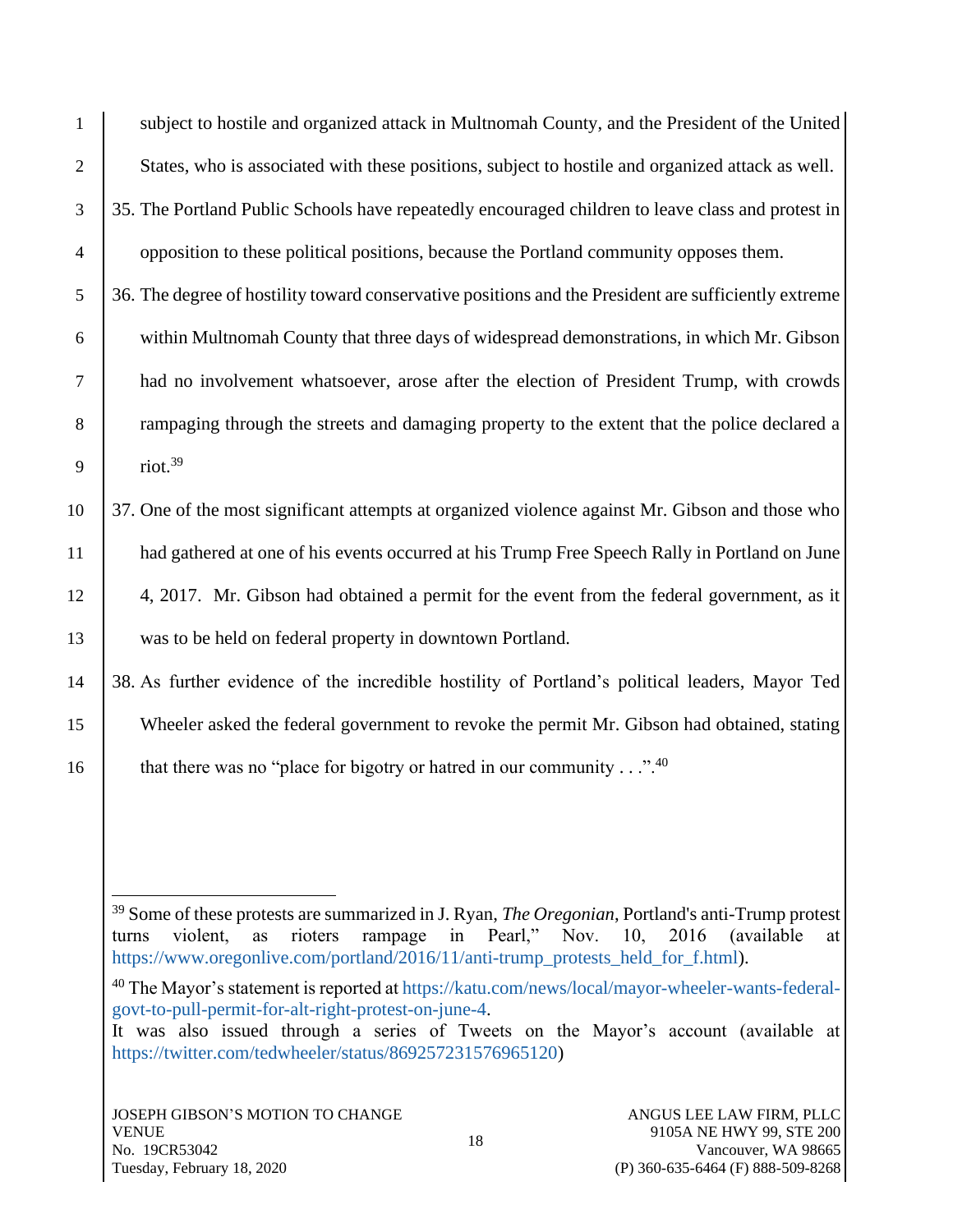| $\mathbf{1}$           | 39. Mayor Wheeler also stated that the City "has NOT and will not issue any permits" for any "alt                                                                                                                                                                                                                                                          |  |  |
|------------------------|------------------------------------------------------------------------------------------------------------------------------------------------------------------------------------------------------------------------------------------------------------------------------------------------------------------------------------------------------------|--|--|
| $\overline{2}$         | right events". This prompted a response from the ACLU stating that the government "cannot"                                                                                                                                                                                                                                                                 |  |  |
| 3                      | revoke or deny a permit based on the viewpoint of the demonstrators. Period."41                                                                                                                                                                                                                                                                            |  |  |
| $\overline{4}$         | 40. Consistent with a general "by any means necessary" philosophy, local newspapers in Portland                                                                                                                                                                                                                                                            |  |  |
| 5                      | encourage vile behavior against anyone associated with the Trump Administration. On the                                                                                                                                                                                                                                                                    |  |  |
| 6                      | Fourth of July, 2019, the Portland Mercury published the following:                                                                                                                                                                                                                                                                                        |  |  |
| $\tau$<br>8<br>9<br>10 | Presidential crotch-fruit Eric Trump was recently spat on by an employee of<br>Chicago cocktail bar the Aviary. The only upsetting thing about this is that it's not<br>something that happens every day—but it should. And it should happen any time<br>anyone in the Trump family or their evil administration shows their face in public. <sup>42</sup> |  |  |
| 11                     | 41. On August 25, 2019, (not long after Mr. Gibson's first appearance in court in this matter) local                                                                                                                                                                                                                                                       |  |  |
| 12                     | news reported that a man was assaulted in Portland for simply wearing a 'MAGA' hat. <sup>43</sup>                                                                                                                                                                                                                                                          |  |  |
| 13                     | <b>Other Media Coverage Since Charges Filed</b>                                                                                                                                                                                                                                                                                                            |  |  |
| 14                     | 42. An article in the Portland Mercury is headlined "New Evidence Shows Joey Gibson's Role in                                                                                                                                                                                                                                                              |  |  |
| 15                     | Planning May Day Attack at Cider Riot." <sup>44</sup> Public comment on the article include "Gibson                                                                                                                                                                                                                                                        |  |  |
| 16                     | and his buddies are just petty criminals," and "I do think Gibson is a piece of s***".                                                                                                                                                                                                                                                                     |  |  |
|                        |                                                                                                                                                                                                                                                                                                                                                            |  |  |
|                        | <sup>41</sup> Available at https://twitter.com/ACLU_OR/status/869291118382292992.                                                                                                                                                                                                                                                                          |  |  |
|                        | 42<br>https://www.portlandmercury.com/this-too-shall-pass/2019/07/04/26746494/this-too-shall-<br>pass-patriotic-spitters-and-other-american-women-heroes                                                                                                                                                                                                   |  |  |
|                        | <sup>43</sup> Available at: https://www.kptv.com/news/man-says-he-was-assaulted-outside-portland-bar-<br>for-wearing/article_2ed3c054-c795-11e9-956e-1f42272a49fe.html                                                                                                                                                                                     |  |  |
|                        | <sup>44</sup> Available at: https://www.portlandmercury.com/blogtown/2019/08/22/27017873/new-<br>evidence-shows-joey-gibsons-role-in-planning-may-day-attack-at-cider-riot                                                                                                                                                                                 |  |  |
|                        | <b>JOSEPH GIBSON'S MOTION TO CHANGE</b><br>ANGUS LEE LAW FIRM, PLLC<br>9105A NE HWY 99, STE 200<br><b>VENUE</b><br>19<br>Vancouver, WA 98665<br>No. 19CR53042                                                                                                                                                                                              |  |  |

(P) 360-635-6464 (F) 888-509-8268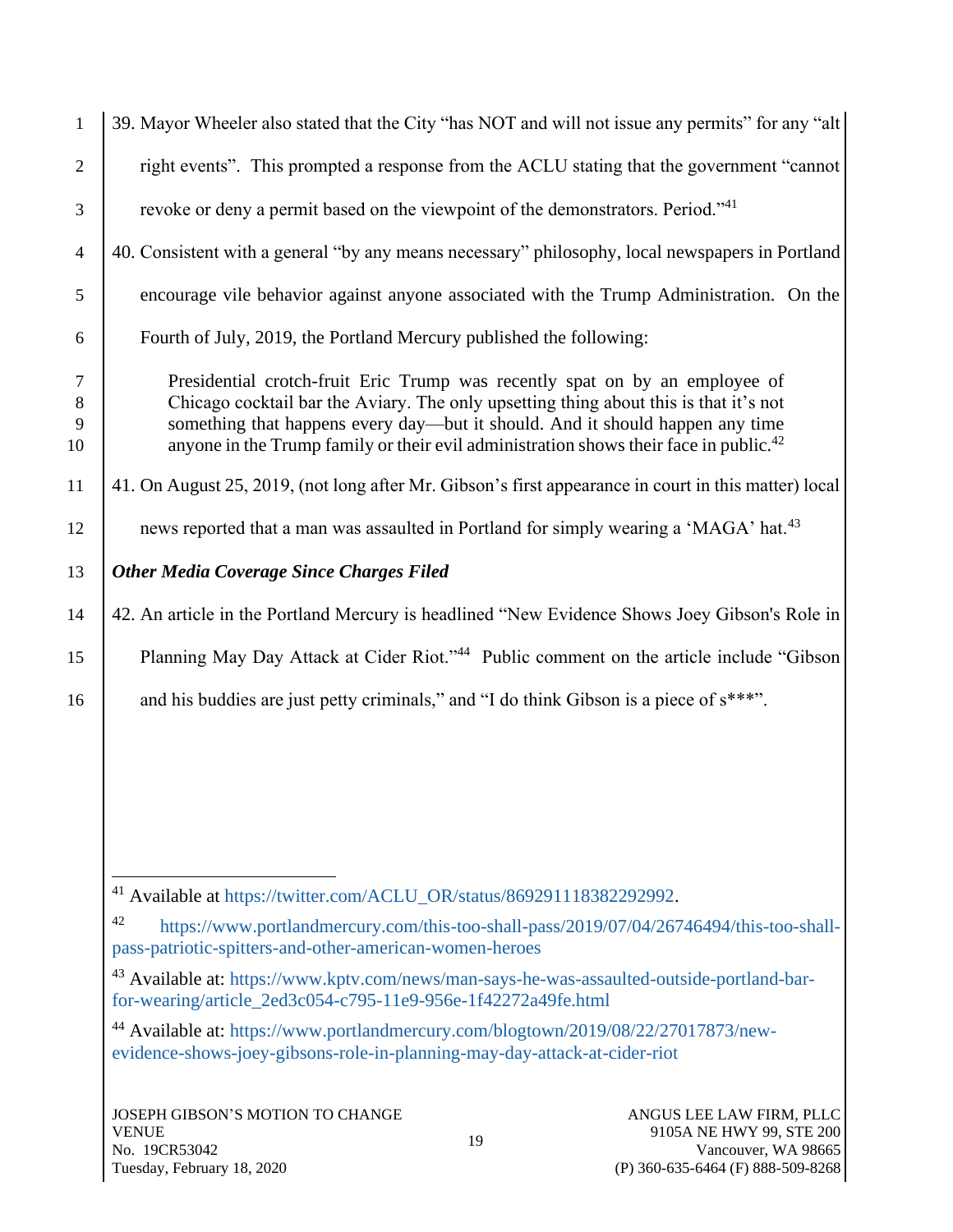| $\mathbf{1}$   | 43. A Koin6 article refers to Mr. Gibson as "one of the main provocateurs in the protests that have                                                       |
|----------------|-----------------------------------------------------------------------------------------------------------------------------------------------------------|
| $\overline{2}$ | roiled Portland for the past 3 years." <sup>45</sup>                                                                                                      |
| 3              | 44. Another headline reads "Joey Gibson, Five Others Formally Indicted for May 1 Melee at                                                                 |
| $\overline{4}$ | Northeast Portland Bar"46                                                                                                                                 |
| 5              | 45. One recent online article entitled "Patriot Prayer Leader Joey Gibson Charged With Felony                                                             |
| 6              | Rioting" has well over 100 comments. Comments include "Gibson is a terrorist," "White trash                                                               |
| $\overline{7}$ | supremacists do not like accountability one bit, do they?", and the like. <sup>47</sup>                                                                   |
| 8              | 46. OPB published an article headlined "6 Men Indicted For Cider Riot! Brawl In Portland."48                                                              |
| 9              | This article, like some many others refers to Mr. Gibson as "far-right."                                                                                  |
| 10             | 47. Portland Mercury also published an article entitled "Undercover in Patriot Prayer: Insights                                                           |
| 11             | From a Vancouver Democrat Who's Been Working Against the Far-Right Group from the                                                                         |
| 12             | Inside."49                                                                                                                                                |
| 13             | 48. When the Portland Police filed a harassment charge against Luis Marquez, and local Antifa                                                             |
| 14             | leader, acting, in part, based on information supplied by defendant Gibson, Portland media                                                                |
| 15             | attacked the Police and District Attorney, forcing them to deny that Gibson had any influence                                                             |
|                |                                                                                                                                                           |
|                | <sup>45</sup> Available at https://www.koin.com/news/crime/patriot-prayers-joey-gibson-i-face-felony-riot-<br>charge/                                     |
|                | <sup>46</sup> Available at https://www.wweek.com/news/2019/08/22/joey-gibson-five-others-formally-<br>indicted-for-may-1-melee-at-northeast-portland-bar/ |
|                | <sup>47</sup> Available at https://lawandcrime.com/high-profile/patriot-prayer-leader-joey-gibson-charged-<br>with-felony-rioting/                        |
|                | Available at https://www.opb.org/news/article/portland-cider-riot-brawl-six-men-indicted/<br>48                                                           |

<sup>49</sup> Available at [https://www.portlandmercury.com/blogtown/2019/08/26/27039560/undercover](https://www.portlandmercury.com/blogtown/2019/08/26/27039560/undercover-in-patriot-prayer-insights-from-a-vancouver-democrat-whos-been-working-against-the-far-right-group-from-the-inside)[in-patriot-prayer-insights-from-a-vancouver-democrat-whos-been-working-against-the-far-right](https://www.portlandmercury.com/blogtown/2019/08/26/27039560/undercover-in-patriot-prayer-insights-from-a-vancouver-democrat-whos-been-working-against-the-far-right-group-from-the-inside)[group-from-the-inside](https://www.portlandmercury.com/blogtown/2019/08/26/27039560/undercover-in-patriot-prayer-insights-from-a-vancouver-democrat-whos-been-working-against-the-far-right-group-from-the-inside) (emphasis added).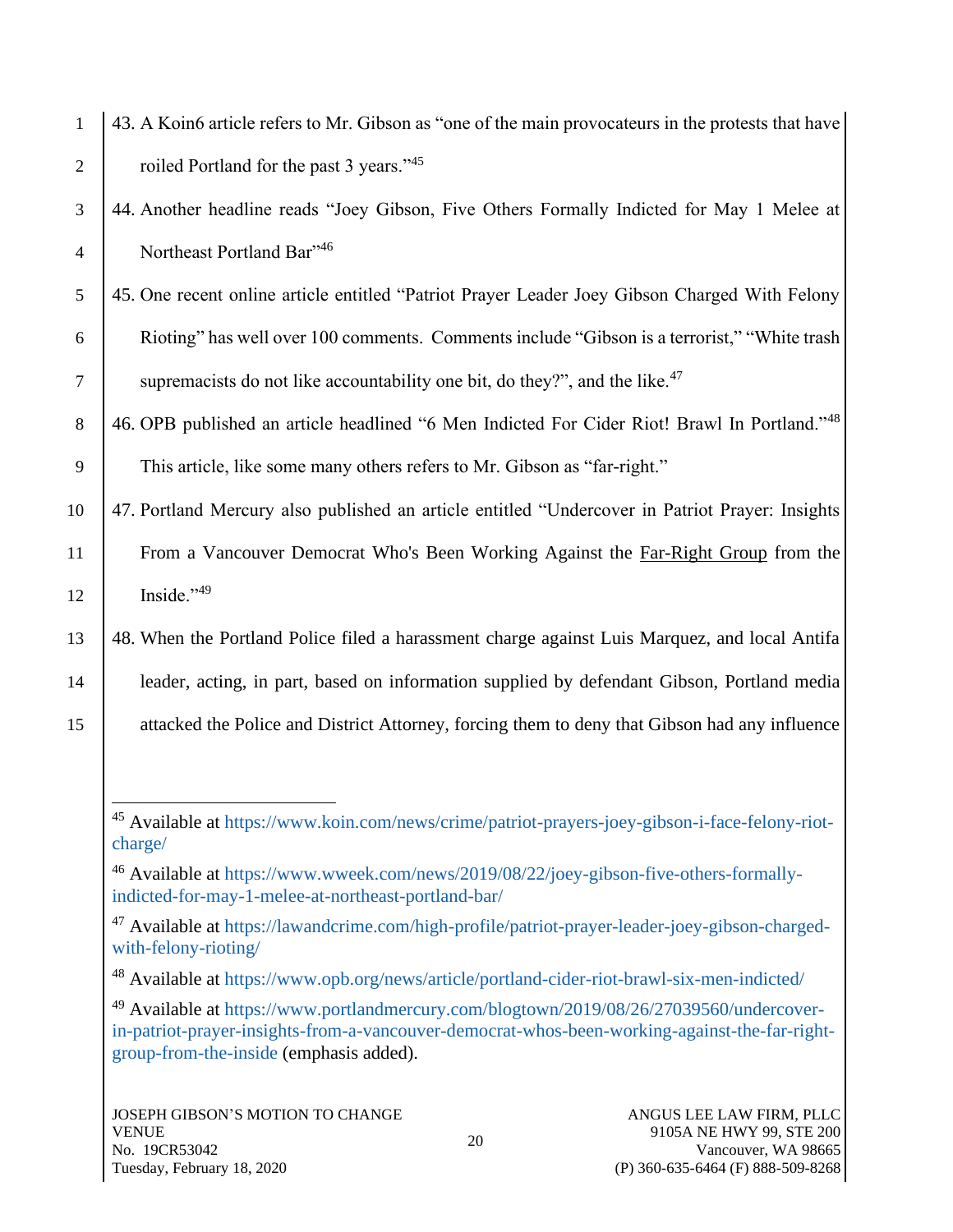1 on the charging decision. K. Shepard, *Willamette Week*, "Portland Police Launched a Criminal 2 Investigation After Joey Gibson Complained About an Antifascist Demonstrator," July 31,  $2019<sup>50</sup>$  The media used the occasion to repeat Leftist attacks on the communications with Lt. 4 Niiya.

5 49. Next, the media reported the indictment of defendants Ian Kramer and Matthew Cooper, taking 6 the opportunity to reprint claims by Cider Riot in a civil case, and repeatedly mention Mr. 7 Gibson, and to link Mr. Kramer to Mr. Gibson by falsely claiming Mr. Kramer was a "frequent 8 Patriot Prayer rally participant". M. Bernstein, *The Oregonian*, "Grand jury indicts two men 9 in May Day attack of woman outside Cider Riot bar," Aug. 7, 2019;<sup>51</sup> see also A. Zielinski, 10 *Portland Mercury*, "Portland Police Arrest Right-Wing Protester for May Day Assault at Cider Riot, Aug. 7, 2019 (reiterating claims by Cider Riot);<sup>52</sup> K. Shepherd, *Willamette Week*, "Far-12 | Right Brawler Ian Kramer Arrested For Felony Assault And Other Crimes For May Day Attack 13 | At Cider Riot," Aug. 7, 2019;<sup>53</sup>

14 50. Other coverage reiterated the false narrative of "friendly texts between Lt. Jeff Niiya, a crowd 15 control liaison, and Patriot Prayer founder Joey Gibson". *The Oregonian*, "Portland's mayor

<sup>50</sup> [https://www.wweek.com/news/courts/2019/07/31/portland-police-launched-a-criminal](https://www.wweek.com/news/courts/2019/07/31/portland-police-launched-a-criminal-investigation-after-joey-gibson-complained-about-an-antifascist-demonstrator/)[investigation-after-joey-gibson-complained-about-an-antifascist-demonstrator/.](https://www.wweek.com/news/courts/2019/07/31/portland-police-launched-a-criminal-investigation-after-joey-gibson-complained-about-an-antifascist-demonstrator/)

<sup>51</sup> [https://www.oregonlive.com/crime/2019/08/grand-jury-indicts-two-men-stemming-from-may](https://www.oregonlive.com/crime/2019/08/grand-jury-indicts-two-men-stemming-from-may-day-attack-of-woman-outside-cider-riot-bar.html)[day-attack-of-woman-outside-cider-riot-bar.html.](https://www.oregonlive.com/crime/2019/08/grand-jury-indicts-two-men-stemming-from-may-day-attack-of-woman-outside-cider-riot-bar.html)

<sup>52</sup> [https://www.portlandmercury.com/blogtown/2019/08/07/26934813/portland-police-arrest](https://www.portlandmercury.com/blogtown/2019/08/07/26934813/portland-police-arrest-right-wing-protester-for-may-day-assault-at-cider-riot)[right-wing-protester-for-may-day-assault-at-cider-riot.](https://www.portlandmercury.com/blogtown/2019/08/07/26934813/portland-police-arrest-right-wing-protester-for-may-day-assault-at-cider-riot)

<sup>53</sup> [https://www.wweek.com/news/courts/2019/08/07/far-right-brawler-ian-kramer-arrested-for](https://www.wweek.com/news/courts/2019/08/07/far-right-brawler-ian-kramer-arrested-for-felony-assault-and-other-crimes-for-may-day-attack-at-cider-riot/)[felony-assault-and-other-crimes-for-may-day-attack-at-cider-riot/.](https://www.wweek.com/news/courts/2019/08/07/far-right-brawler-ian-kramer-arrested-for-felony-assault-and-other-crimes-for-may-day-attack-at-cider-riot/)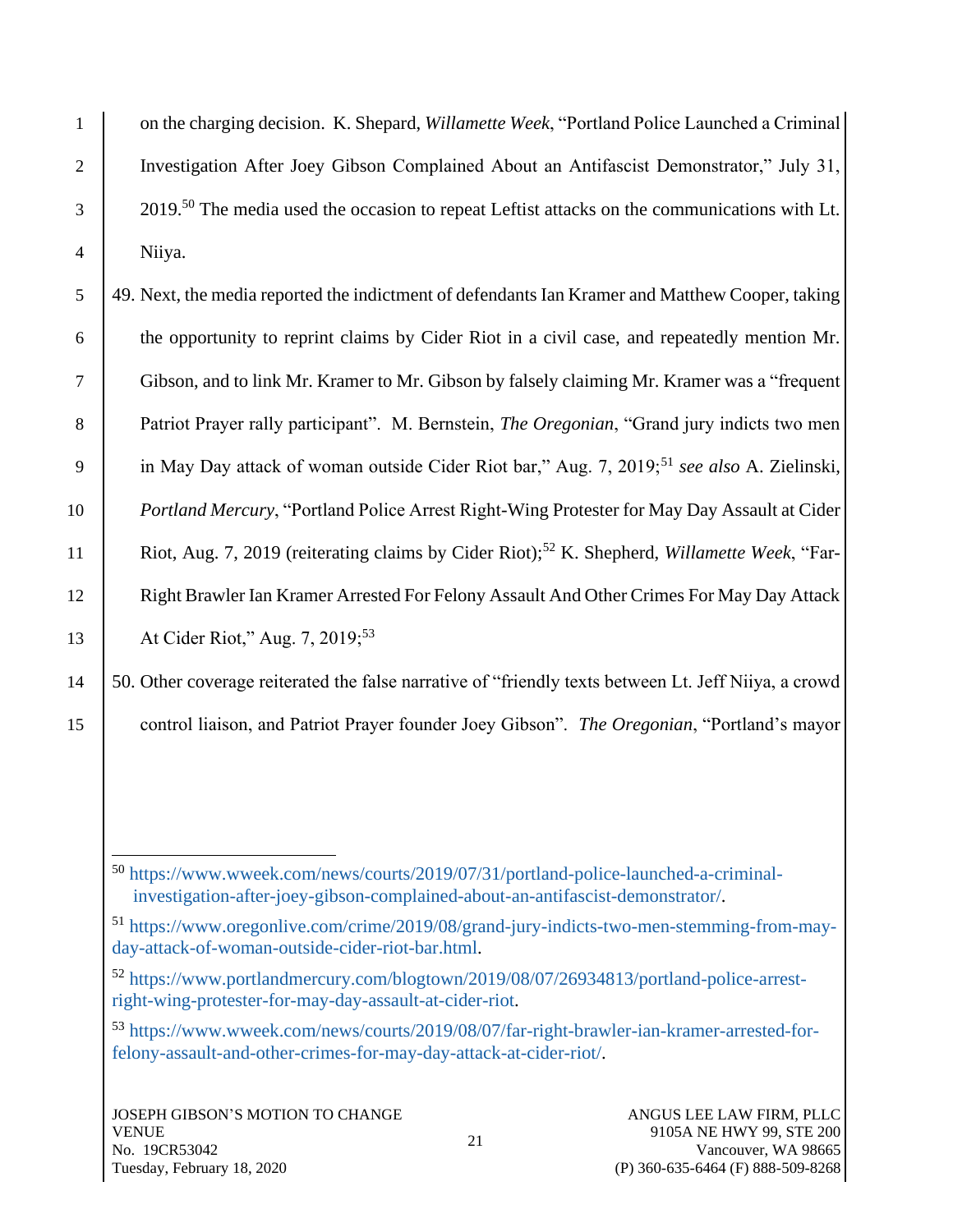| $\mathbf{1}$   | tells violent protesters not to come, warning, 'We will be ready for you': Morning Briefing for                                                                                                            |
|----------------|------------------------------------------------------------------------------------------------------------------------------------------------------------------------------------------------------------|
| 2              | Wednesday, Aug. 7," Aug. 7, 2019. <sup>54</sup>                                                                                                                                                            |
| 3              | 51. Political leaders such as Mayor Wheeler continued to push the narrative that violence was not                                                                                                          |
| 4              | the result of Antifa attempts to de-platform conservative political expression, but the result of                                                                                                          |
| 5              | people "coming to Portland, Oregon to engage in acts of violence"—a reference that would,                                                                                                                  |
| 6              | consistent with his prior direct attacks, be construed to refer to Mr. Gibson and Patriot Prayer.                                                                                                          |
| $\tau$         | G. Friedman, The Oregonian, Mayor Wheeler and Chief Outlaw's interview with The                                                                                                                            |
| 8              | Oregonian: full transcript," Aug. 6, 2019. <sup>55</sup>                                                                                                                                                   |
| 9              | 52. The extraordinary attempts by Mayor Wheeler to support Antifa and condemn movants is best                                                                                                              |
| 10             | captured in a back and forth with an Oregonian Reporter:                                                                                                                                                   |
| 11<br>12<br>13 | FRIEDMAN: I think when people hear you talk about the folks who come from out<br>of town and cause problems here, they feel that it disregards Portland's homegrown<br>antifa movement.                    |
| 14<br>15<br>16 | WHEELER: That has been one narrative. In fact, that is an unsubstantiated<br>narrative that's been carried in the last several weeks but some in what I would call<br>extreme media sources. <sup>56</sup> |
| 17             | 53. The Mayor's submission that suggestions of violence caused by Antifa are "unsubstantiated"                                                                                                             |
| 18             | is remarkable.                                                                                                                                                                                             |
| 19             | 54. In a recent article about Proud Boys, the <i>Portland Mercury</i> took the opportunity to write that                                                                                                   |
| 20             | "[i]n the past, <i>alt-right</i> rallies in downtown Portland have been organized by our local arm of                                                                                                      |
|                | 54 https://www.oregonlive.com/pacific-northwest-news/2019/08/portlands-mayor-tells-violent-<br>protesters-not-to-come-warning-we-will-be-ready-for-you-morning-briefing-for-wednesday-aug-<br>7.html.      |
|                | $0.210 - 10 - 710$                                                                                                                                                                                         |

<sup>55</sup> [https://www.oregonlive.com/news/g66l-2019/08/e9319d9d7c3182/mayor-wheeler-and-chief](https://www.oregonlive.com/news/g66l-2019/08/e9319d9d7c3182/mayor-wheeler-and-chief-outlaws-interview-with-the-oregonian-full-transcript.html)[outlaws-interview-with-the-oregonian-full-transcript.html.](https://www.oregonlive.com/news/g66l-2019/08/e9319d9d7c3182/mayor-wheeler-and-chief-outlaws-interview-with-the-oregonian-full-transcript.html)

<sup>56</sup> *Ibid.*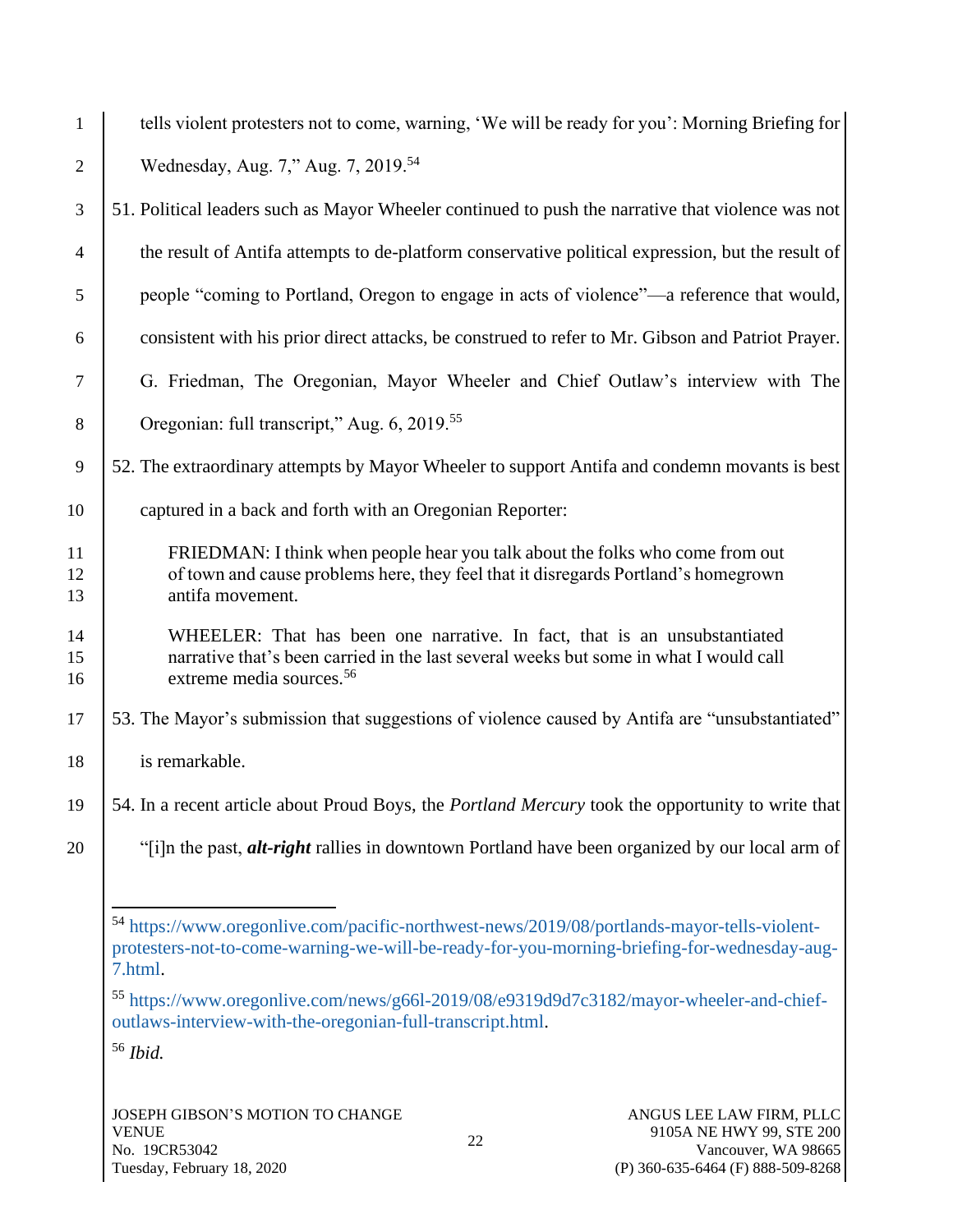*right-wing extremists, Patriot Prayer*." A. Zielinski, *Portland Mercury*, "Portland Police 2 | Brace For August 17 Proud Boys Rally," Aug. 2, 2019 (emphasis added).<sup>57</sup> 55. On August 14, 2019, Portland Mayor Ted Wheeler held a widely-publicized rally at which he further continued ongoing efforts to isolate and demonize right-wing protestors, declaring: We stand here together, united as one putting aside any differences we may have to 6 send a clear and unified message. This is our City. This is our home.... We stand in opposition to the rising national tide of hate, intolerance, bigotry and white 8 supremacy, especially against rhetoric aimed at women, people of color, and 9 immigrants. We stand here today in Pioneer Square, in the heart of our City . . . [a] place fondly known as Portland's living room. But on occasion, some people have 11 come here with a very different agenda. They started using our Square, and the rest 12 of our downtown, as a place to spread their hate and intolerance, to spread their fear, and on occasion, to perpetrate acts of violence. Now you know that Portland has a long and proud history of supporting the right to assembly, and a right to free speech; it's engrained in our DNA. It's part of **Portland's soul.** We protested war. We protested hate. We protested racism. We protested sexism. And we have long been at the forefront of activism in this 18 community. But in the last years, as you are all aware, things have started to take a darker turn. *People have been abusing that right, using the guise of free speech to commit acts of violence*. Violence is not a civil right. Right now, we are all witness to a 22 | national rhetoric that has whipped racialized violence into a frenzy, causing harm, causing pain, causing fear for many people here in our community. *So hear me loud and clear. To those of you who plan on using Portland on August 17<sup>th</sup> as a platform to spread your hate, you are not welcome here.* To those who provoke 26 violence during otherwise peaceful demonstrations, you are not welcome here. To those who perpetrate racism, sexism, bigotry, *you are not welcome here*. And to 28 any white supremacists who are planning to come to our community on August  $17<sup>th</sup>$ , you are not welcome here. Together as one, we've asked everyone that you see gathered here today to come

31 together and rally around our beautiful City. This is the largest coalition that this 32 City has seen in years. *We stand together as elected leaders, faith leaders,*  33 *business leaders, civil rights leaders, school leaders, sports leaders, labor leaders,* 

<sup>57</sup> [https://www.portlandmercury.com/blogtown/2019/08/02/26905848/portland-police-brace-for](https://www.portlandmercury.com/blogtown/2019/08/02/26905848/portland-police-brace-for-august-17-proud-boys-rally)[august-17-proud-boys-rally.](https://www.portlandmercury.com/blogtown/2019/08/02/26905848/portland-police-brace-for-august-17-proud-boys-rally)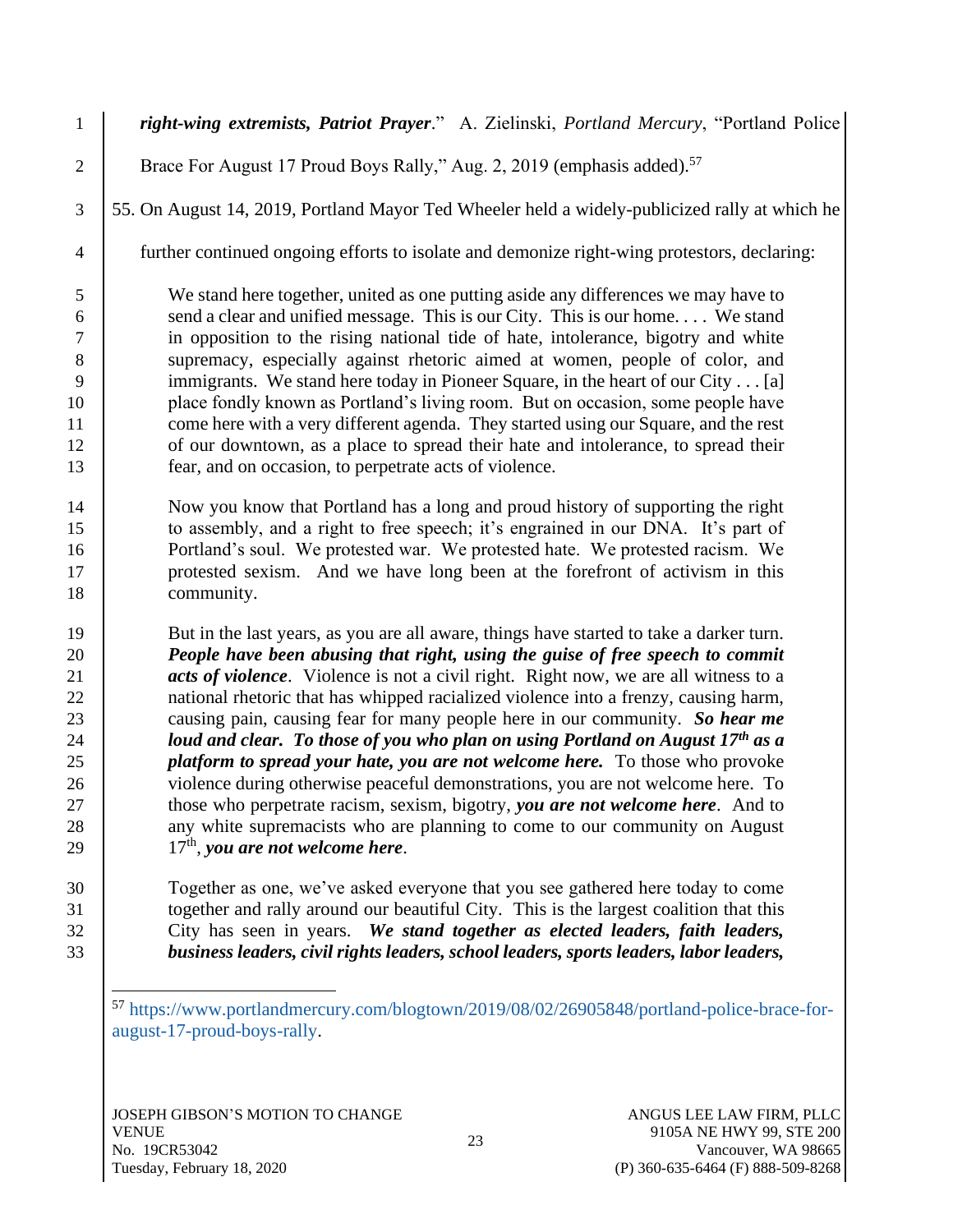1 *federal leaders, and many, many more, united as one. We declare this is our City. This is our home. We don't want your violence here*. <sup>58</sup> 2  $\frac{3}{56}$ . While the remarks were focused upon an impending rally on August 17<sup>th</sup> that I did not organize, <sup>4</sup> they were part and parcel of an attempt to falsely label Mr. Gibson and others as racists, bigots, 5 and white supremacists. The Oregonian published a list of nearly 100 endorsers of the Mayor's 6 position, demonstrating the high degree of hostility within the Portland community to any  $\frac{1}{7}$  demonstrations contrary to the socialist goals of Antifa.<sup>59</sup> 8 | 57. The Mayor's rally then brought forward speakers who made it entirely clear that violence by 9 Antifa was to be condoned, so long as it was in the service of suppressing what the Mayor and 10 community called "hate speech". For example, Rabbi Debra Kolodny declared: 11 These fascist white nationalists have sponsored monthly hate rallies in Portland 12 during the summer since 2017 under the guise of exercising their free speech and 13 assembly rights.... Creating false equivalencies between violent white 14 nationalists and those willing to defend our City against their violence is 15 unacceptable. Pandering to a national climate that accuses Portland of being soft 16 on Antifa is unacceptable. There is no equivalence between racist, anti-Semitic, 17 Islamophobic, homophobic violence and those who say no to it. Antifa must not 18 be scapegoated. We are in truth a City that is anti-fascist.<sup>60</sup> 19 58. The reference to rallies since 2017 is a direct reference to events which, unlike the Cider Riot 20 event, Mr. Gibson had organized, and while there is no evidence he has engaged in racist, anti-

<sup>&</sup>lt;sup>58</sup> Mayor Wheeler's remarks appear at approximately 7:26 to 10:49 in a video of the rally posted by Fox News at [https://www.youtube.com/watch?v=WuAvHE2rAEI.](https://www.youtube.com/watch?v=WuAvHE2rAEI))

<sup>59</sup> J. Ramakrishman, *The Oregonian*, "Nearly 100 groups join Portland mayor in warning Aug. 17 protesters," Aug. 13, 2019 (updated Aug. 14, 2019) (available at [https://www.oregonlive.com/portland/2019/08/nearly-100-groups-to-join-mayor-in-warning-aug-](https://www.oregonlive.com/portland/2019/08/nearly-100-groups-to-join-mayor-in-warning-aug-17-protesters.html)[17-protesters.html\)](https://www.oregonlive.com/portland/2019/08/nearly-100-groups-to-join-mayor-in-warning-aug-17-protesters.html).

 $60$  The Rabbi's remarks appear at approximately 53:35 to 54:53 of the Fox News video.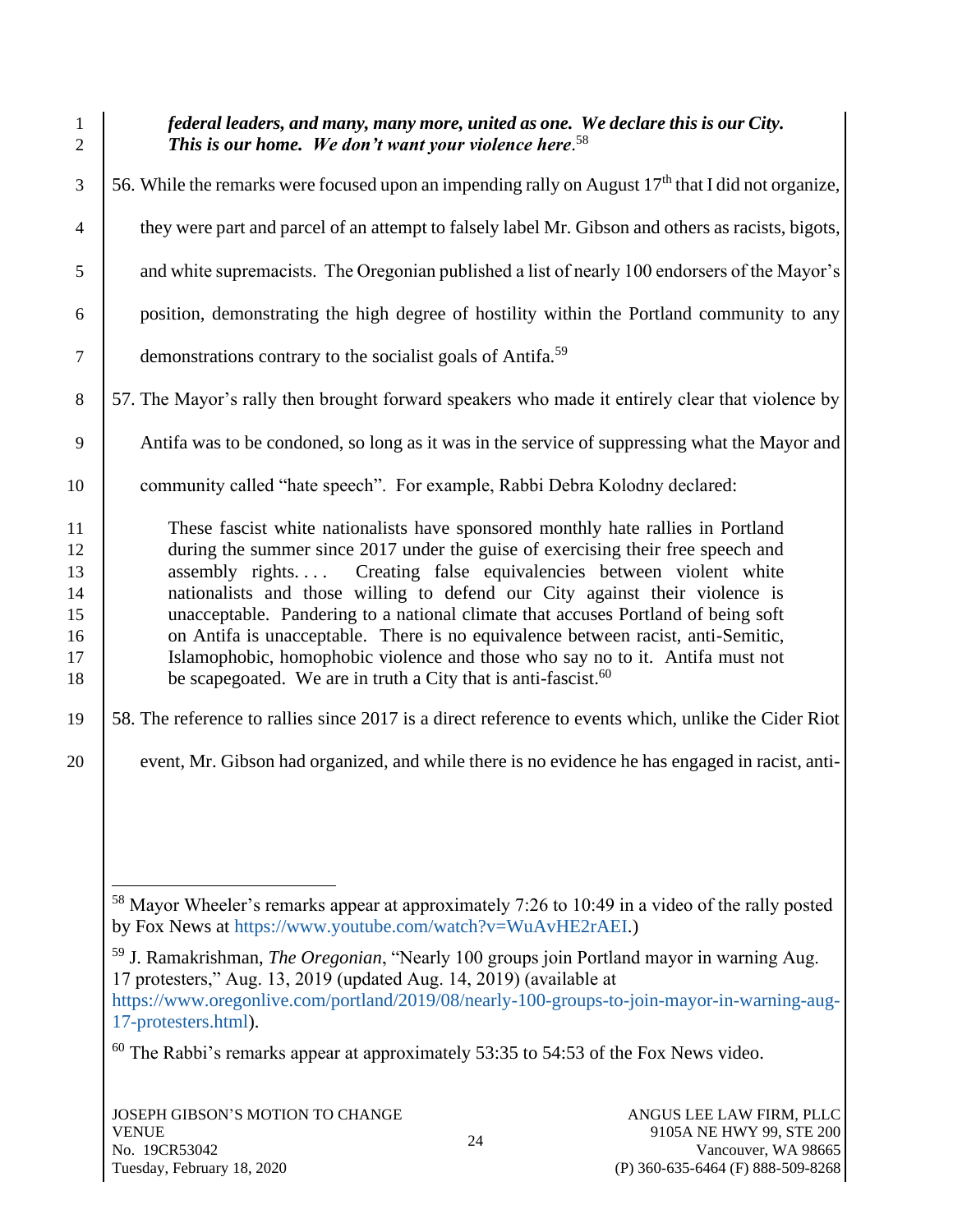1 Semitic, Islamophobic or homophobic violence, he is constantly and publicly accused of such 2 | things, creating a public climate that makes a fair trial impossible.

 $\frac{3}{59}$ . Following the August 17<sup>th</sup> demonstrations, the Mayor continued his attacks on "right-wing" 4 marchers for frightening Portlanders with the prospect of violence in the streets,"<sup>61</sup> continuing 5 to push a narrative that falsely assigned moral responsibility to the citizens exercising First 6 Amendment rights rather than the violent thugs attempting to "de-platform" them.

7 60. Newspaper reports confirmed the general hostility of the Portland community towards the 8 Tight-wing demonstrators, suggesting that "passing cyclists and OMSI patrons jeered and 9 flipped off the American flag toting marchers," $62$  which was consistent with my general 10 experience of extraordinary community hostility to messages promoting patriotism or religious 11 belief.

12 61. With the recent trial of Jeremy Christian, who fatally stabbed two people and severely injured 13 another on a MAX train in 2017, the Portland media has been quick to use the opportunity to 14 associate defendant with Mr. Christian, whose crimes are reviled throughout the Portland

<sup>61</sup> A. Mesh, Willamette Week, "Portland Mayor Responds to Right-Wing Organizer's Threat of Monthly Protests: 'We Do Not Want Him Here in My City, Period,'" Aug. 17, 2019 (available at [https://www.wweek.com/news/courts/2019/08/17/portland-mayor-responds-to-right-wing](https://www.wweek.com/news/courts/2019/08/17/portland-mayor-responds-to-right-wing-organizers-threat-of-monthly-protests-we-do-not-want-him-here-in-my-city-period/)[organizers-threat-of-monthly-protests-we-do-not-want-him-here-in-my-city-period/\)](https://www.wweek.com/news/courts/2019/08/17/portland-mayor-responds-to-right-wing-organizers-threat-of-monthly-protests-we-do-not-want-him-here-in-my-city-period/).

<sup>62</sup> A. Mesh, Willamette Week, "Proud Boys Wander Lost Through Portland as Police Allow Wild Goose Chase by Antifascists," Aug. 17, 2019 (available at [https://www.wweek.com/news/2019/08/17/proud-boys-wander-lost-through-portland-as-police](https://www.wweek.com/news/2019/08/17/proud-boys-wander-lost-through-portland-as-police-allow-wild-goose-chase-by-antifascists/)[allow-wild-goose-chase-by-antifascists/\)](https://www.wweek.com/news/2019/08/17/proud-boys-wander-lost-through-portland-as-police-allow-wild-goose-chase-by-antifascists/).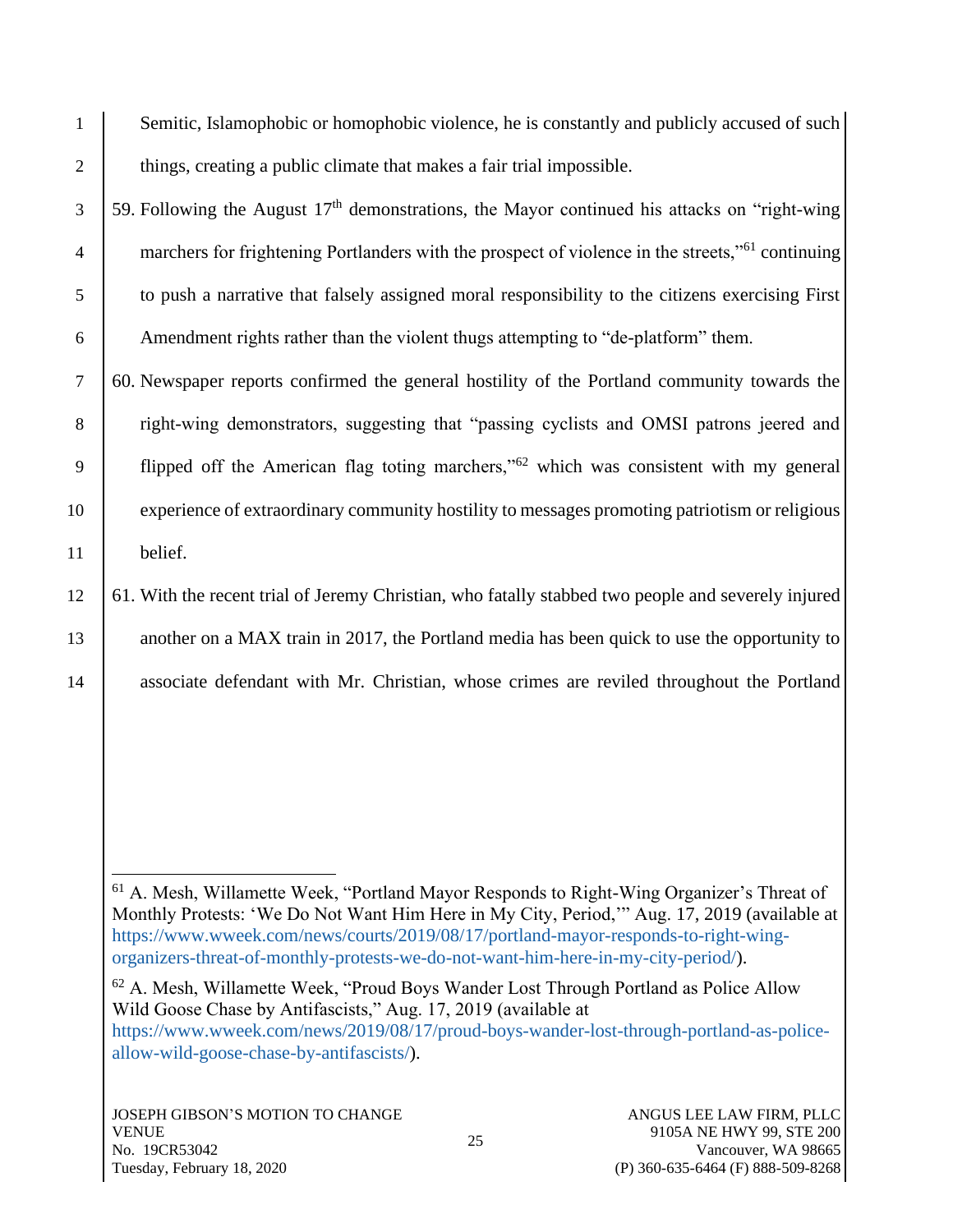| $\mathbf{1}$   | community. <sup>63</sup> A major effect was also coordinated to smear Mr. Gibson and Patriot Prayer as                                                                                                                                                                                                               |                                                                                                                                                                                                                                 |  |
|----------------|----------------------------------------------------------------------------------------------------------------------------------------------------------------------------------------------------------------------------------------------------------------------------------------------------------------------|---------------------------------------------------------------------------------------------------------------------------------------------------------------------------------------------------------------------------------|--|
| $\overline{2}$ | racists and white supremacists on the basis on media-solicited praise from actual Nazis. <sup>64</sup>                                                                                                                                                                                                               |                                                                                                                                                                                                                                 |  |
| 3              | 62. Academic research has log confirmed that jurors are not particularly honest during voir dire. <sup>65</sup>                                                                                                                                                                                                      |                                                                                                                                                                                                                                 |  |
| $\overline{4}$ | The presence of numerous members of the venire both extraordinarily hostile to defendant,                                                                                                                                                                                                                            |                                                                                                                                                                                                                                 |  |
| 5              | and motivated to punish him, cannot be remedied without such juror honesty. The recent                                                                                                                                                                                                                               |                                                                                                                                                                                                                                 |  |
| 6              | controversy involving the conviction of Roger Stone by an activist Democrat underscores these                                                                                                                                                                                                                        |                                                                                                                                                                                                                                 |  |
| $\tau$         | risks.                                                                                                                                                                                                                                                                                                               |                                                                                                                                                                                                                                 |  |
| 8              | <b>CONCLUSION</b>                                                                                                                                                                                                                                                                                                    |                                                                                                                                                                                                                                 |  |
| 9              |                                                                                                                                                                                                                                                                                                                      | For the foregoing reasons, the inhabitants of the county are so prejudiced against Mr.                                                                                                                                          |  |
| 10             | Gibson that Mr. Gibson cannot possibly expect an impartial trial in the county. This Court should                                                                                                                                                                                                                    |                                                                                                                                                                                                                                 |  |
|                |                                                                                                                                                                                                                                                                                                                      |                                                                                                                                                                                                                                 |  |
| 11             | order a transfer of venue to another county.                                                                                                                                                                                                                                                                         |                                                                                                                                                                                                                                 |  |
| 12             | Respectfully submitted this Tuesday, February 18, 2020.                                                                                                                                                                                                                                                              |                                                                                                                                                                                                                                 |  |
|                | /s/D. Angus Lee<br>D. Angus Lee, WSBA# 36473 Pro Hoc Vice<br>Angus Lee Law Firm, PLLC<br>9105A NE HWY 99 Suite 200<br>Vancouver, WA 98665<br>Phone: 360.635.6464<br>Fax: 888.509.8268<br>E-mail: Angus@AngusLeeLaw.com<br>Attorney for Defendant JOSEPH "JOEY" Attorney for Defendant JOSEPH "JOEY"<br><b>GIBSON</b> | /s/James L. Buchal<br>James L. Buchal, OSB No. 921618<br>MURPHY & BUCHAL LLP<br>3425 SE Yamhill Street, Suite 100<br>Portland, OR 97214<br>Tel: 503-227-1011<br>Fax: 503-573-1939<br>E-mail: jbuchal@mbllp.com<br><b>GIBSON</b> |  |
| 13             | <sup>63</sup> W. Humphrey, <i>Portland Mercury</i> , "The Jeremy Christian Trial: A Primer on the 2017 MAX<br>Train Stabbings," Jan. 21, 2020 (available at<br>https://www.portlandmercury.com/blogtown/2020/01/21/27849858/the-jeremy-christian-trial-a-<br>primer-on-the-2017-max-train-stabbings);                |                                                                                                                                                                                                                                 |  |
|                | <sup>64</sup> S. Olmos, <i>Portland Tribune</i> , "Band of Others: Joey Gibson and the face of 'nativist bigotry',"<br>Jan. 30, 2020 (available at https://pamplinmedia.com/pt/450004-364153-band-of-others-joey-<br>gibson-and-the-face-of-nativist-bigotry).                                                       |                                                                                                                                                                                                                                 |  |
|                | $65$ R. Seltzer <i>et al.</i> , "Juror honesty during voir dire," 19 J. Crim. Justice 451-62 (1991).                                                                                                                                                                                                                 |                                                                                                                                                                                                                                 |  |
|                | JOSEPH GIBSON'S MOTION TO CHANGE<br><b>VENUE</b><br>26<br>No. 19CR53042                                                                                                                                                                                                                                              | ANGUS LEE LAW FIRM, PLLC<br>9105A NE HWY 99, STE 200<br>Vancouver, WA 98665                                                                                                                                                     |  |

(P) 360-635-6464 (F) 888-509-8268